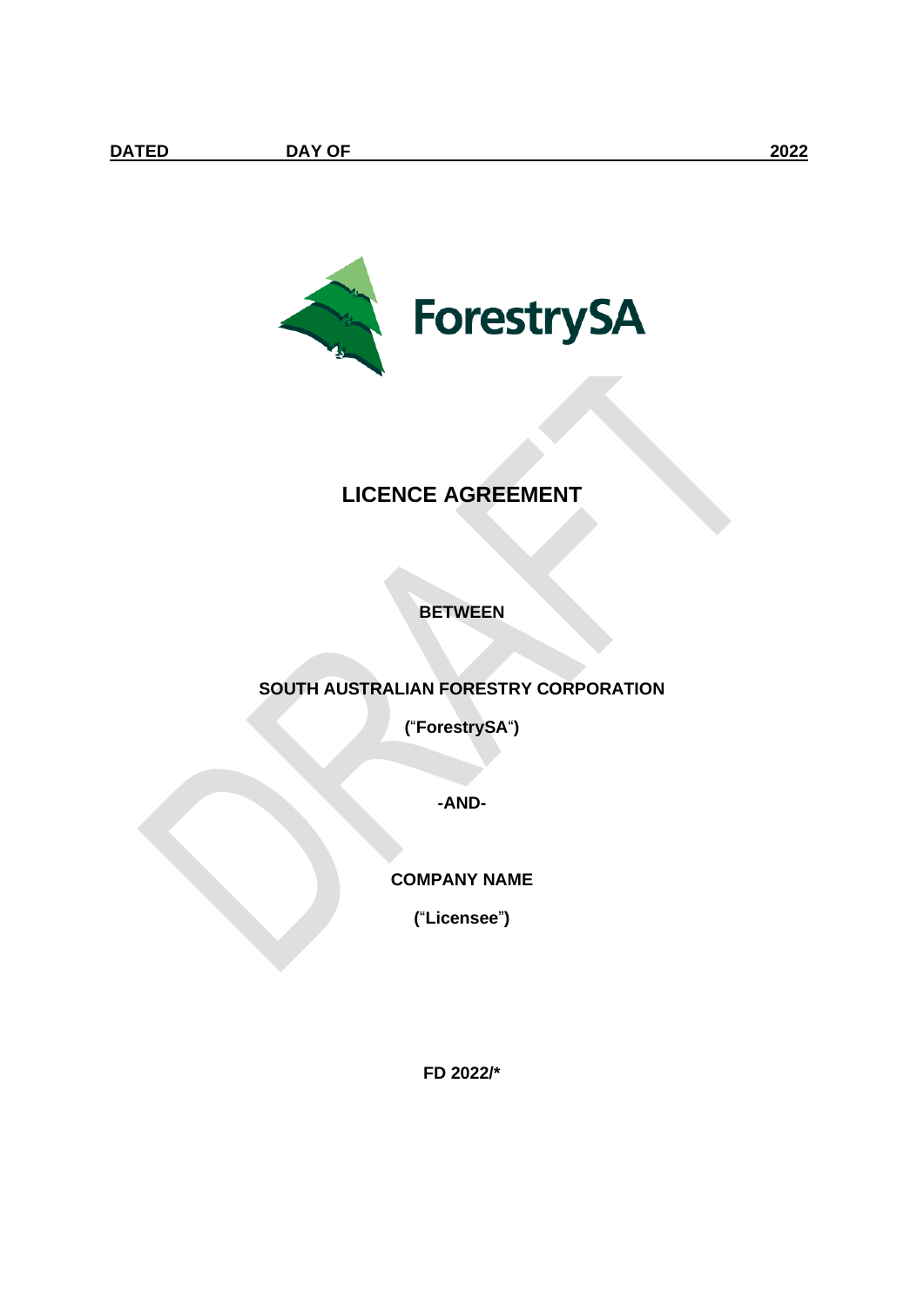# **TABLE OF CONTENTS**

| 1.  |                                                  |  |
|-----|--------------------------------------------------|--|
| 2.  |                                                  |  |
| 3.  |                                                  |  |
| 4.  | EXCLUSION OF WARRANTY OF FITNESS FOR PURPOSE 5   |  |
| 5.  |                                                  |  |
| 6.  |                                                  |  |
| 7.  |                                                  |  |
| 8.  |                                                  |  |
| 9.  |                                                  |  |
| 10. |                                                  |  |
| 11. |                                                  |  |
| 12. |                                                  |  |
| 13. |                                                  |  |
| 14. |                                                  |  |
| 15. |                                                  |  |
| 16. |                                                  |  |
| 17. |                                                  |  |
| 18. |                                                  |  |
| 19. |                                                  |  |
| 20. |                                                  |  |
| 21. |                                                  |  |
| 22. |                                                  |  |
| 23. | RESUMPTION AND CERTIFIED EXCLUSIONARY CLAUSE  13 |  |
| 24. |                                                  |  |
| 25. |                                                  |  |
| 26. |                                                  |  |
| 27. |                                                  |  |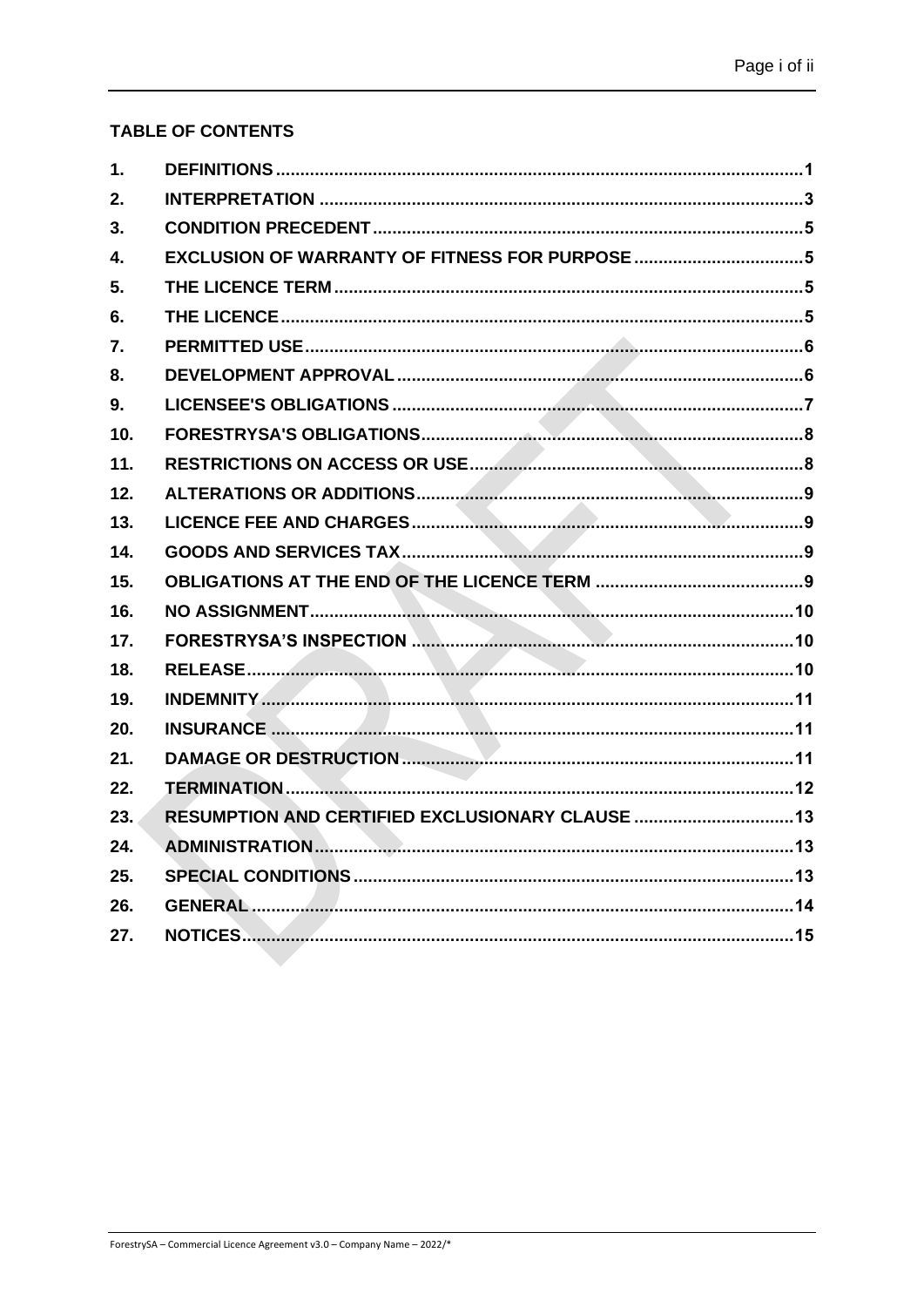## **[SCHEDULE](#page-20-0)**

**[ANNEXURE 1 FIRE MANAGEMENT REQUIREMENTS FOR CONTRACTORS,](#page-23-0)** 

**[LICENSEES AND LESSEES](#page-23-0)**

**[ANNEXURE 2 PLAN](#page-24-0)**

**[ANNEXURE 3 INCIDENT REPORTING](#page-25-0)**

**[ANNEXURE 4 SUSTAINABLE FOREST MANAGEMENT POLICY](#page-26-0)**

**[ANNEXURE 5 DRUG AND ALCOHOL MANAGEMENT POLICY](#page-27-0)**

**[ANNEXURE 6 WORK HEALTH AND SAFETY POLICY](#page-28-0)**

**[ANNEXURE 7 INDUCTION](#page-29-0)**

**[ATTACHMENT A CERTIFIED EXCLUSIONARY CERTIFICATE](#page-30-0)**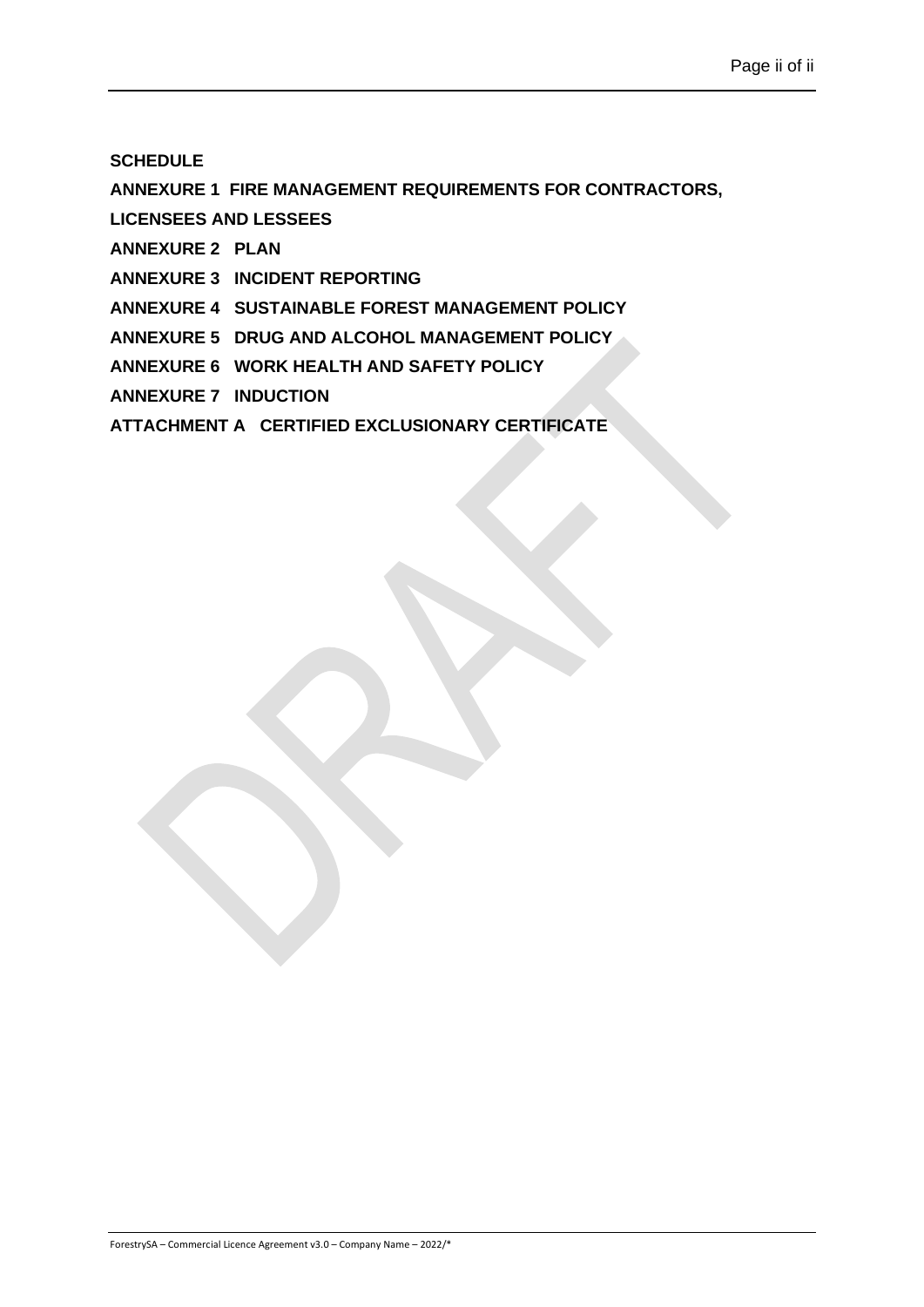# **LICENCE AGREEMENT**

## **AGREEMENT dated**

#### **BETWEEN:**

**SOUTH AUSTRALIAN FORESTRY CORPORATION** a body corporate established under the *South Australian Forestry Corporation Act 2000* in the State of South Australia ("**ForestrySA**")

#### **AND**

#### **THE LICENSEE DESCRIBED IN ITEM 3 OF THE SCHEDULE** ("**Licensee**")

#### **BACKGROUND:**

- A. ForestrySA has control and management of the Land, pursuant to the *Forestry Act 1950* (SA).
- B. The Licensee wishes to enter upon and use the Licensed Area for the purpose of undertaking the Permitted Use.
- C. Pursuant to section 11 of the *Forestry Act 1950* (SA), ForestrySA has agreed to permit the Licensee to enter upon and use the Licensed Area for the Permitted Use upon the terms and conditions contained in this Licence.

## **AGREED TERMS:**

#### <span id="page-3-0"></span>**1. DEFINITIONS**

In this Licence, unless otherwise provided:

- 1.1 "**ANTS GST Act**" means the *A New Tax System (Goods and Services Tax) Act 1999 (Cth)*;
- 1.2 "**Application**" means any application to Local Government, a Relevant Authority or any other appropriate authority relating to the Licensed Area and/or the Land to enable the Licensee to carry on its business in accordance with the Permitted Use on the Licensed Area and/or the Land;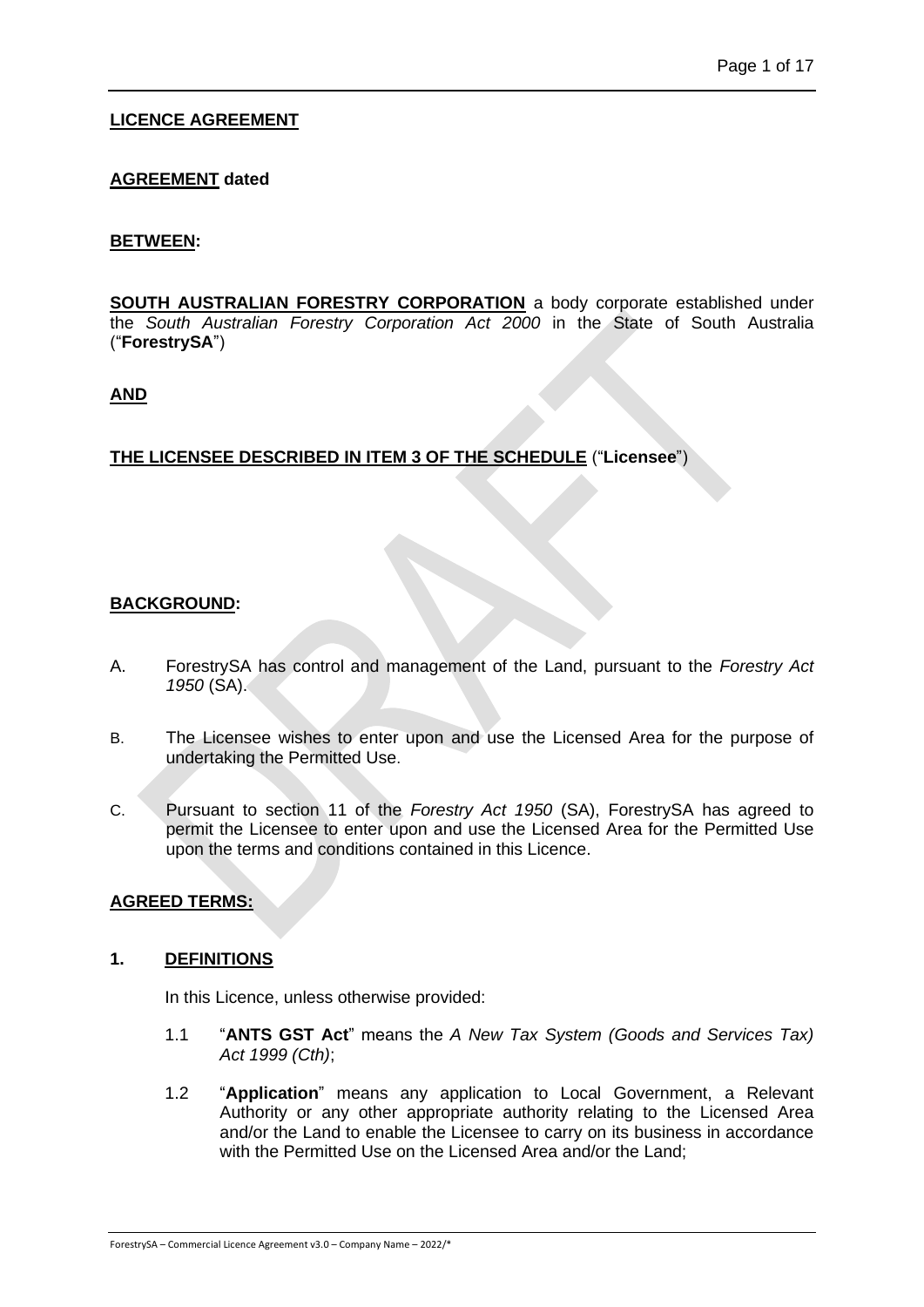- 1.3 "**Approval**" means any approval of the Local Government or Relevant Authority under the Development Act or any other appropriate authority to enable the Licensee to carry on its business in accordance with the Permitted Use on the Licensed Area and/or the Land;
- 1.4 "**Business Day**" means any day that is not a Saturday or Sunday or a public holiday in South Australia;
- 1.5 "**Commencement Date**" means the date so identified in the Schedule;
- 1.6 "**Conditions Precedent**" means those conditions precedent, if any, set out in the Schedule;
- 1.7 "**Conditions Precedent Satisfaction Date**" means the date described as such and specified in the Schedule;
- 1.8 "**Crown**" means the Crown in right of the State of South Australia;
- 1.9 "**Development Act**" means the *Development Act 1993* (SA) as amended or replaced from time to time;
- 1.10 "**End Date**" means the date so identified in the Schedule;
- 1.11 "**Fire Danger Season**" has the same meaning as set out in section 78 of the *Fire and Emergency Services Act 2005* (SA) as amended or replaced from time to time;
- 1.12 "**Forest Closure Day**" means any day on which a *total fire ban* is imposed on the Licensed Area under section 80 of the *Fire and Emergency Services Act 2005* (SA) or any other day which ForestrySA determines to be a Forest Closure Day at its absolute discretion;
- 1.13 "**GST**" means the tax imposed by the *ANTS GST Act*;
- 1.14 "**Guests**" means invitees of the Licensee;
- 1.15 "**Insolvency Administration**" means:
	- 1.15.1 an administrator is appointed to the Licensee or action is taken to make such an appointment;
	- 1.15.2 the Licensee resolves to be wound up;
	- 1.15.3 an application is made to a court for an order or an order is made that the Licensee be wound up (whether on grounds of insolvency or otherwise);
	- 1.15.4 the Licensee ceases to carry on business;
	- 1.15.5 a receiver or a receiver and manager of property of the Licensee is appointed whether by a court or otherwise;
	- 1.15.6 an application is made to a court for an order appointing a liquidator or provisional liquidator in respect of the Licensee or one of them is appointed, whether or not under an order;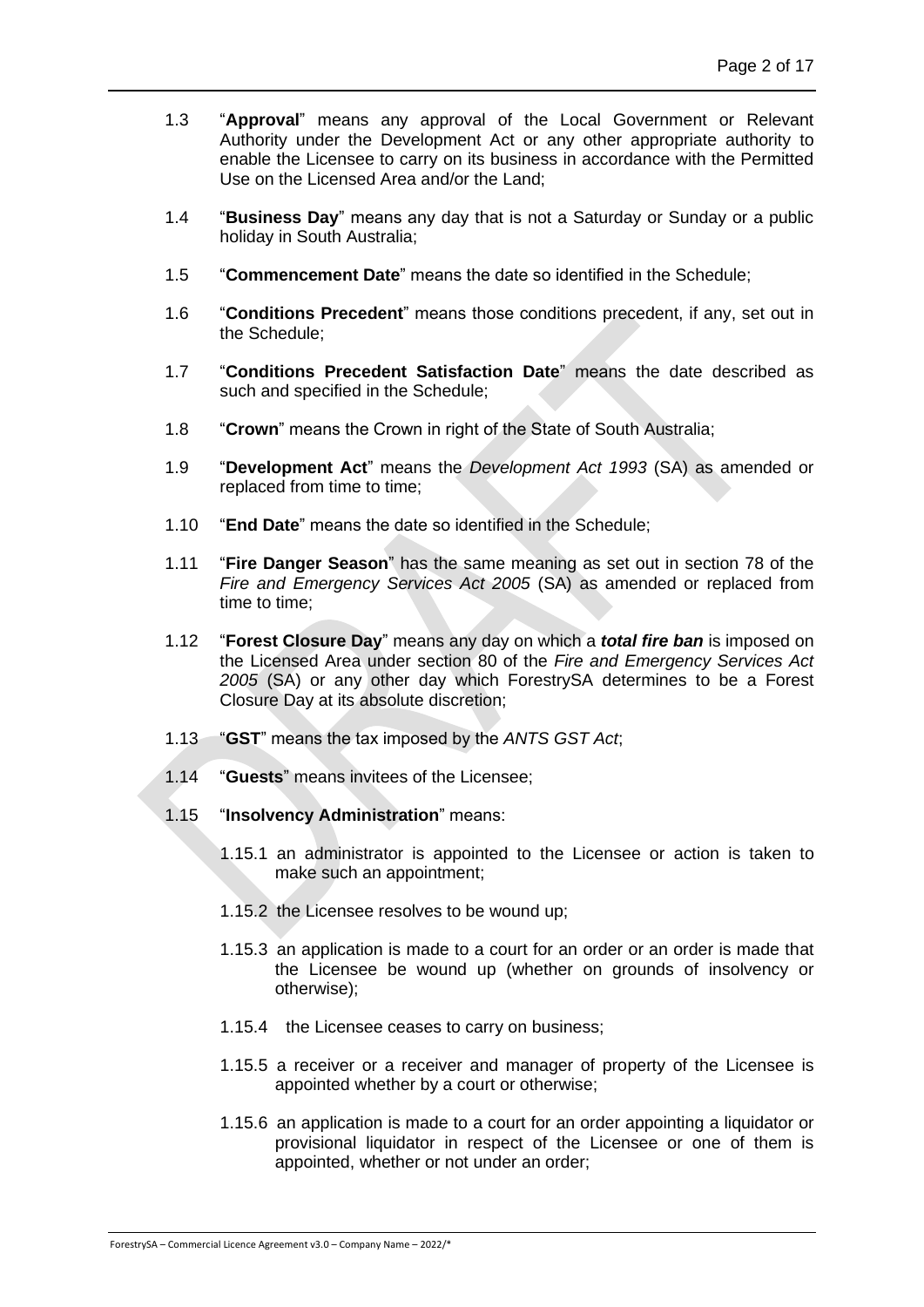- 1.15.7 the Licensee enters into a compromise or arrangement with its creditors or a class of them; or
- 1.15.8 the Licensee is or states that it is unable to pay its debts when they fall due.
- <span id="page-5-1"></span>1.16 "**Land**" means the land described in Item 1 of the Schedule;
- 1.17 "**Laws**" shall mean and include all present and future legislation (both State and Federal) and all amendments to them and re-enactments of them and all regulations, by-laws and orders made pursuant to them;
- 1.18 "**Licence**" means this licence and includes all schedules and annexures (if any);
- 1.19 "**Licence Fee**" means the fee specified in the Schedule as adjusted in accordance with this Licence and payable on the terms set out in the Schedule;
- 1.20 "**Licence Term**" has the meaning given to it in clause [4;](#page-7-1)
- <span id="page-5-3"></span>1.21 "**Licensee**" means the person so identified in the Schedule;
- <span id="page-5-2"></span>1.22 "**Licensed Area**" means the licensed area described in Item 2 of the Schedule;
- 1.23 "**Local Government**" means any relevant local government council constituted under the *Local Government Act 1999* (SA).
- 1.24 "**Permitted Use**" means the purpose for which this Licence is granted as specified in the Schedule;
- 1.25 "**Prescribed Rate**" means the Reserve Bank of Australia Indicator Lending Rate, for small business (Variable - Other - Overdraft), published in the Reserve Bank Bulletin as Table F05 "Indicator Lending Rates", plus three percent (3%);
- 1.26 "**RCL Act**" means the *Retail and Commercial Leases Act 1995* as amended or replaced from time to time;
- 1.27 "**Relevant Authority**" has the same meaning as under section 3(1) of the Development Act;
- 1.28 "**Tax Invoice**" has the meaning attributed in the *ANTS GST Act*; and
- 1.29 "**Taxable Supply**" has the meaning attributed in the *ANTS GST Act*.

## <span id="page-5-0"></span>**2. INTERPRETATION**

In this Licence, unless a contrary intention is evident:

2.1 a reference to this Licence is a reference to this Licence as amended, varied, novated or substituted from time to time;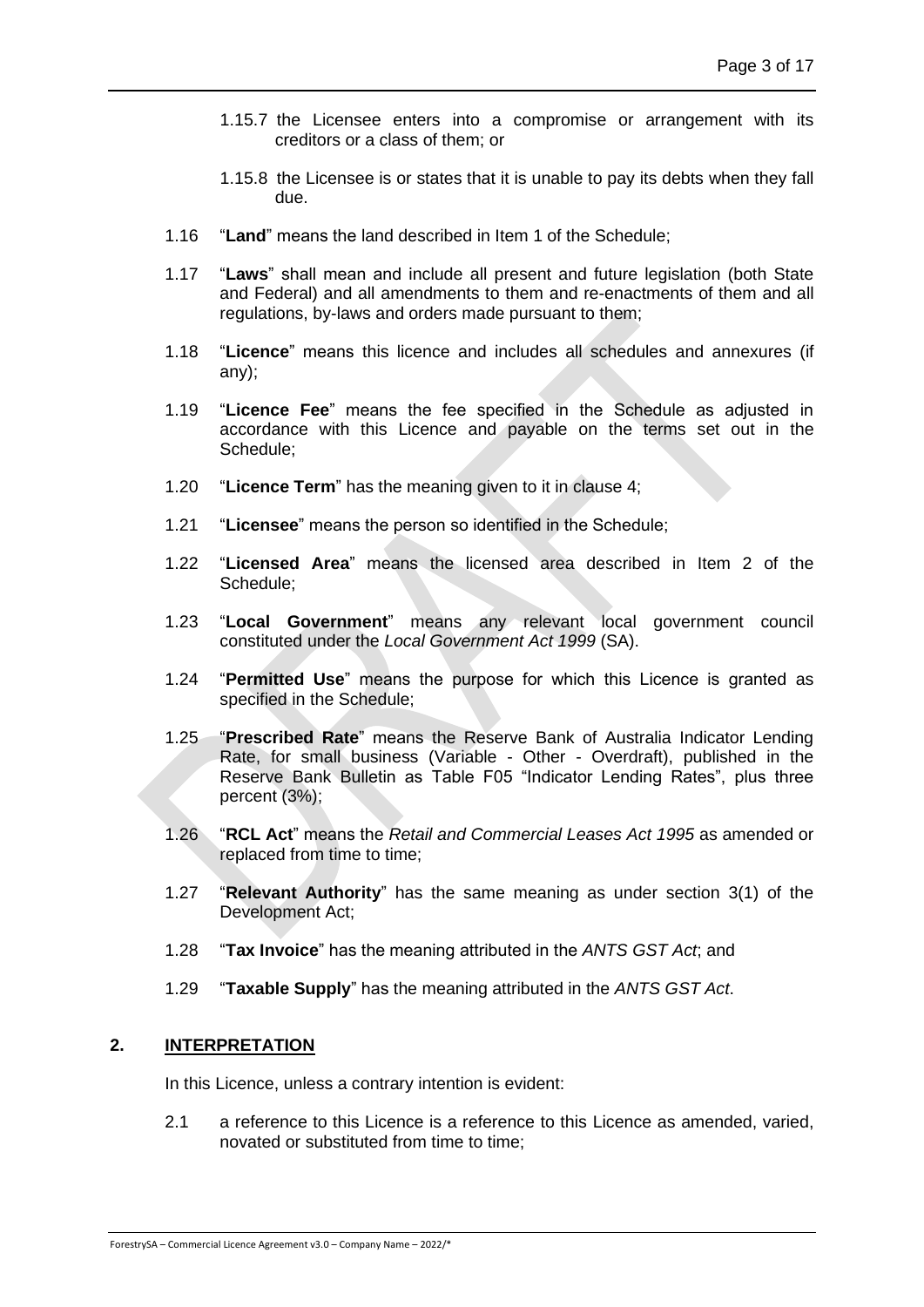- 2.2 a reference to any legislation or to any provision of any legislation includes:
	- 2.2.1 all legislation, regulations, proclamations, ordinances, by-laws and instruments issued under that legislation or provision; and
	- 2.2.2 any modification, consolidation, amendment, re-enactment or substitution of that legislation or provision;
- 2.3 a word importing:
	- 2.3.1 the singular includes the plural;
	- 2.3.2 the plural includes the singular; and
	- 2.3.3 a gender includes every other gender;
- 2.4 words denoting individuals include corporations, unincorporated associations, partnerships, trusts and joint ventures;
- 2.5 a reference to a party includes that party's administrators, successors and permitted assigns;
- 2.6 if any act pursuant to this Licence would otherwise be required to be done on a day which is not a Business Day then that act may be done on the next Business Day;
- 2.7 where a word or phrase is given a defined meaning, any other part of speech or grammatical form in respect of that word or phrase has a corresponding meaning;
- 2.8 a reference to two or more persons is a reference to those persons jointly and severally;
- 2.9 a reference to a clause or schedule is a reference to a clause of, or a schedule to, this Licence;
- 2.10 a reference to a clause number includes a reference to all of its sub-clauses;
- 2.11 a reference to dollars is to Australian dollars;
- 2.12 where general words are associated with specific words which define a class, the general words are not limited by reference to that class;
- 2.13 the clause headings are for convenient reference only and they do not form part of this Licence;
- 2.14 the word "or" is not exclusive; and
- 2.15 in resolving inconsistencies in this Licence, this Licence will be construed by reference to the following order of priority:
	- 2.15.1 any special conditions set out in the Schedule;
	- 2.15.2 the standard terms and conditions of this Agreement;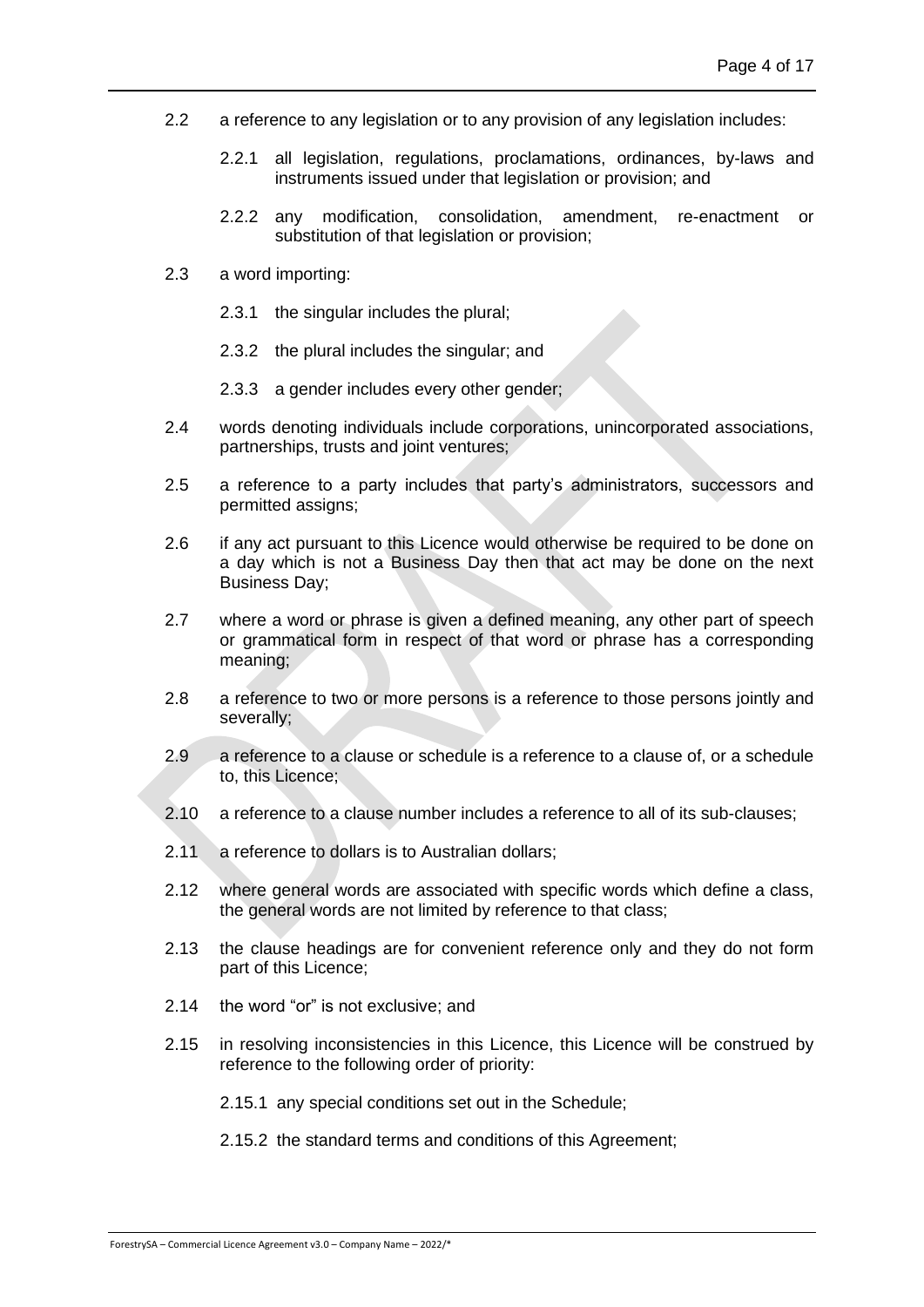2.15.3 the remainder of the Schedule; and

2.15.4 the Annexures to this Agreement.

#### <span id="page-7-0"></span>**3. CONDITION PRECEDENT**

- 3.1 It is a condition precedent to the commencement of this Licence that the Conditions Precedent, if any, be either satisfied or waived by the Licensee by the Condition Precedent Satisfaction Date or such later date as agreed in writing between the parties.
- <span id="page-7-4"></span>3.2 If the Conditions Precedent are not satisfied by the Condition Precedent Satisfaction Date, then the Licensee may immediately terminate this Licence by written notice without incurring any liability and this Licence will be of no further force or effect and any act done by either party in performance of the requirements of this Licence (except this clause [3\)](#page-7-0) will be taken to be gratuitous acts of good faith only.
- 3.3 The Conditions Precedent are for the sole benefit of, and may only be waived by, the Licensee.
- 3.4 This clause does not affect the operation of any other right or obligation the parties have under this Licence.

## <span id="page-7-1"></span>**4. EXCLUSION OF WARRANTY OF FITNESS FOR PURPOSE**

The Licensee acknowledges that no promise, representation, undertaking or warranty has been given by or on behalf of ForestrySA in respect of the structural or other suitability of the Licensed Area for any business to be carried on or to the fittings, facilities or amenities of the Licensed Area.

## <span id="page-7-2"></span>**5. THE LICENCE TERM**

Subject to clause [3,](#page-7-0) this Licence shall be for the period commencing on the Commencement Date and expiring on the End Date, subject to the earlier termination of this Licence ("**Licence Term**").

## <span id="page-7-3"></span>**6. THE LICENCE**

- 6.1 Subject to clause 6.4, ForestrySA grants to the Licensee a non-exclusive licence to use the Licensed Area for the Permitted Use for the duration of the Licence Term on the terms and conditions set out in this Licence.
- 6.2 In accordance with section 20J of the RCL Act, ForestrySA will notify the Licensee in writing not more than 12 months and not less than 6 months before the End Date either:
	- 6.2.1 that ForestrySA will offer a renewal or extension of this Licence and the conditions will be specified in the notice; or
	- 6.2.2 that ForestrySA will not offer a renewal or extension of the Licence.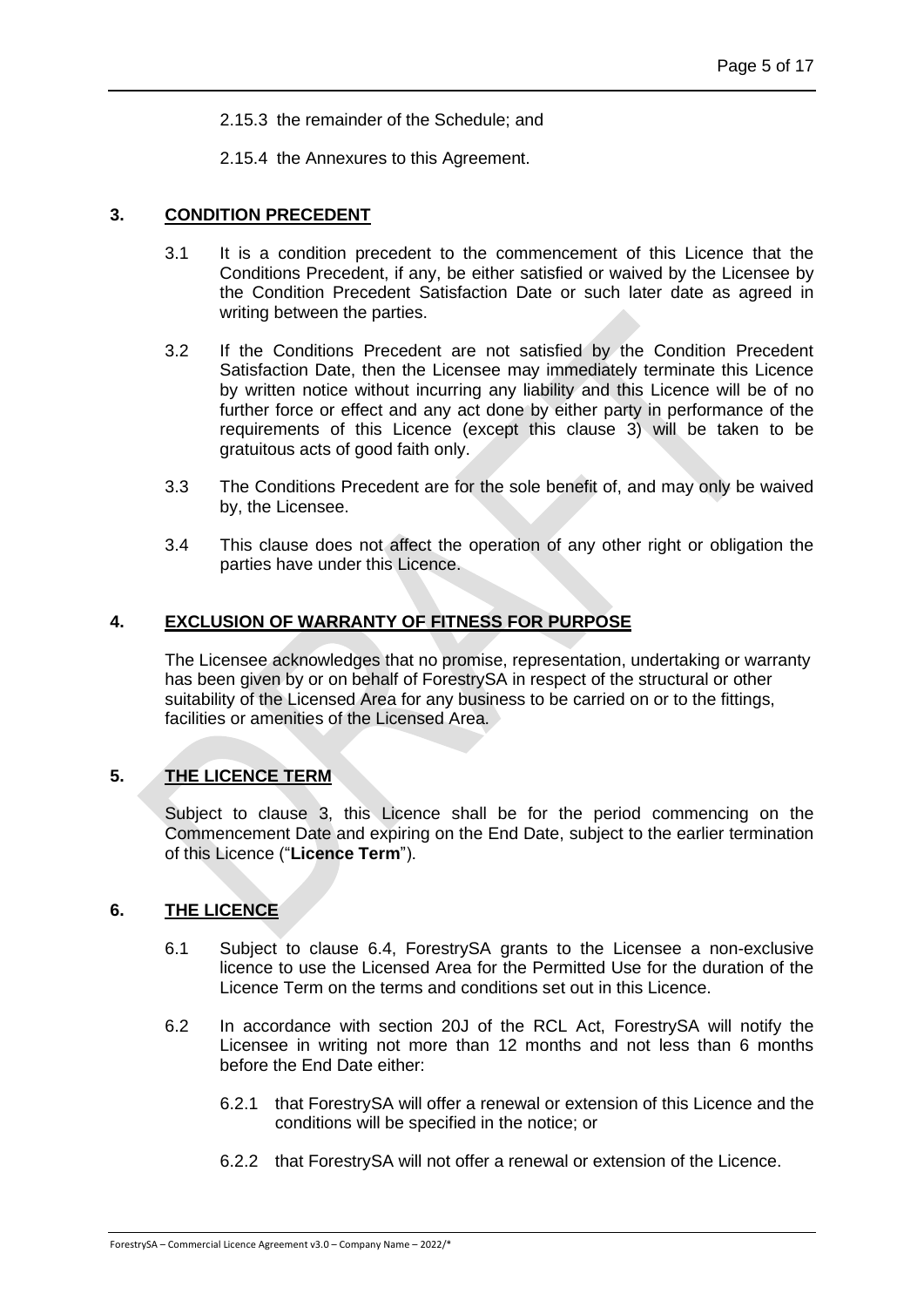- 6.3 The rights granted by ForestrySA in this Licence are contractual only and shall not create or confer upon the Licensee any tenancy, estate or interest in the Licensed Area.
- 6.4 ForestrySA reserves the right to grant to any other person such rights of way or other easements or privileges over or in respect of the Land (not including the Licensed Area).

### <span id="page-8-0"></span>7. **PERMITTED USE**

- 7.1 The Licensee must not without the prior written consent of ForestrySA (which consent may be given or withheld in ForestrySA's absolute discretion) use the Licensed Area for any purpose other than the Permitted Use.
- 7.2 The Licensee must, at its own expense:
	- 7.2.1 comply with ForestrySA's fire season requirements for licensees comprising Annexure 1, as amended, varied or replaced by ForestrySA from time to time;
	- 7.2.2 comply with all reasonable directions of ForestrySA's officers;
	- 7.2.3 use best endeavours to implement and exercise its rights under this licence in a manner which is consistent with the rights and duties of ForestrySA and any rights granted by ForestrySA to third parties, including such rights specified in the Schedule; and
	- 7.2.4 comply with such further requirements as specified in the Schedule.
- <span id="page-8-2"></span>7.3 Without limiting the Licensee's obligations under this Licence, the Licensee shall at its own expense obtain and maintain during the Licence Term all approvals (if any) necessary for the Permitted Use.
- 7.4 Notwithstanding any other provisions of this Licence, ForestrySA may restrict the use of the Licensed Area where such use will in ForestrySA's reasonable opinion cause damage to the Licensed Area or will prejudice, cause nuisance to or obstruct other users of the Land

## <span id="page-8-1"></span>**8. DEVELOPMENT APPROVAL**

- 8.1 The Licensee must make, and pay the reasonable cost of, the Applications, including any appeals or proceedings lodged in respect of or arising out of the Applications and, at its own cost, erect any signs on the Licensed Area and/or the Land which are reasonably required for an Applications; and
- 8.2 ForestrySA must use its best endeavours and properly assist the Licensee, promptly and in good faith in all respects in the pursuits of the Application and obtaining the Approval.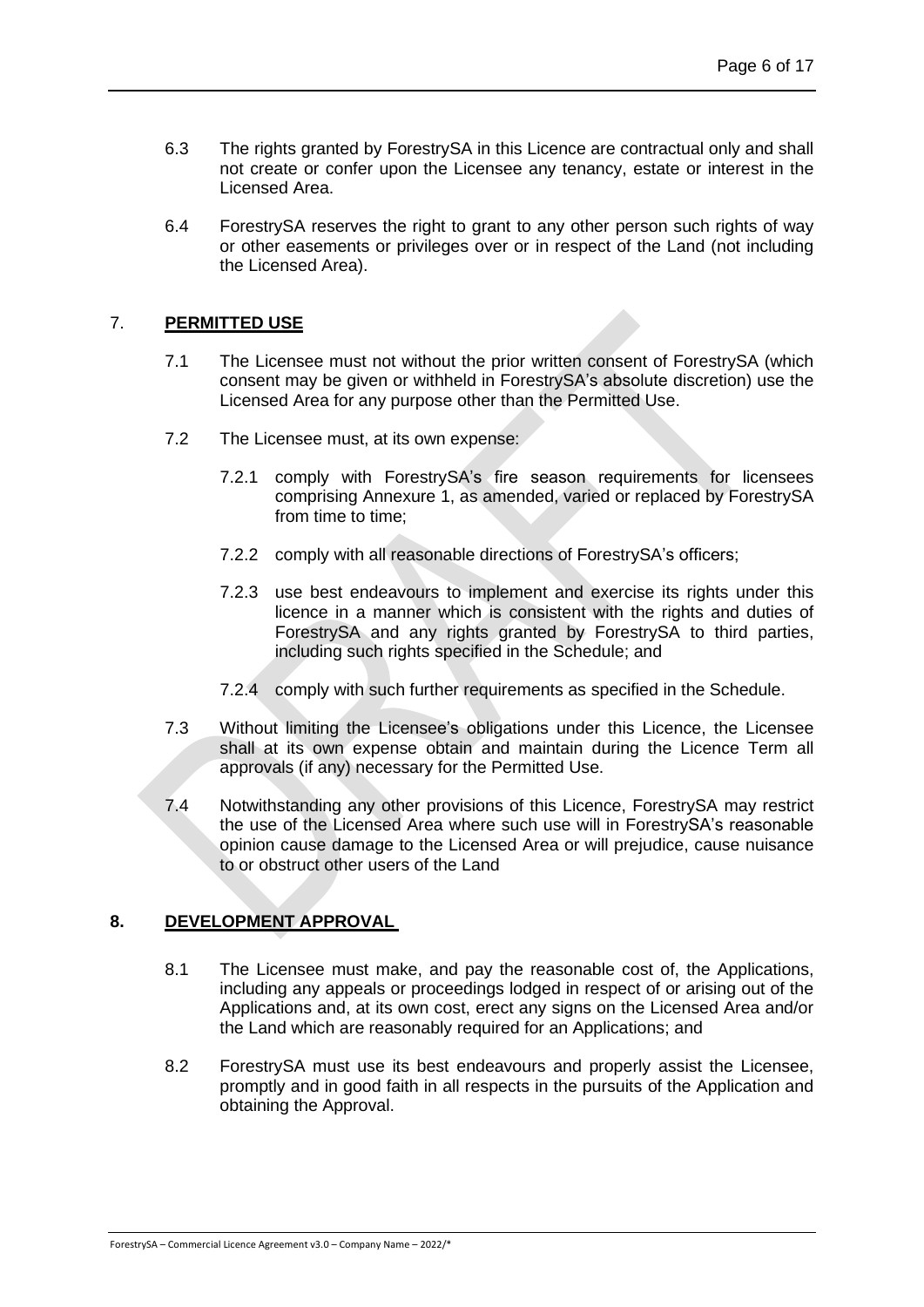## <span id="page-9-0"></span>**9. LICENSEE'S OBLIGATIONS**

#### General Obligations

- 9.1 The Licensee may only use the Licensed Area for the Permitted Use and for no other purpose.
- 9.2 ForestrySA permits the Licensee to publish photographs and/or recorded video of the licensed area for promotional purposes. Any promotional material that is deemed to bring ForestrySA into disrepute must be removed if advised by a ForestrySA representative.
	- 9.2.1 ForestrySA is to be acknowledged in all such promotional material.
	- 9.2.2 In consultation with the Licensee, ForestrySA will cross promote the Licensee's activities through social media and other means.
- 9.3 Regarding vehicles and driving, the Licensee must
	- 9.3.1 always keep vehicles on designated vehicle tracks or public roads, unless prior approval has been granted by ForestrySA; and
	- 9.3.2 maintain a speed no greater than 30 km/h when driving vehicles on designated tracks within forest reserves.
- 9.4 Regarding commercial tours, the Licensee must
	- 9.4.1 liaise with ForestrySA, at least xx days prior, to ensure that there are no clashes with other events, activities of forest operations,
	- 9.4.2 ensure that the Licensee and its Guests do not enter areas where forest operations are in progress, and obey all signage signifying that forest operations are in progress,
	- 9.4.3 ensure that the Licensee and its Guests do not wilfully obstruct or disrupt any other person in the proper use of the Licensed Area.
- 9.5 Licensee must at its own expense:
	- 9.5.1 maintain the Licensed Area in a good, neat and tidy condition and in a good and tenantable state of repair and condition (fair wear and tear excepted);
	- 9.5.2 take all reasonable precautions to prevent the outbreak and spread of fire upon the Licensed Area, and any other reasonably foreseeable hazard or danger;
	- 9.5.3 promptly, and no later than 48 hours after discovery, notify ForestrySA in writing of any damage whatsoever occurring to the Licensed Area; and
	- 9.5.4 promptly make good any damage caused to the Licensed Area by the Licensee or its Guests, agents, contractors, workers or employees;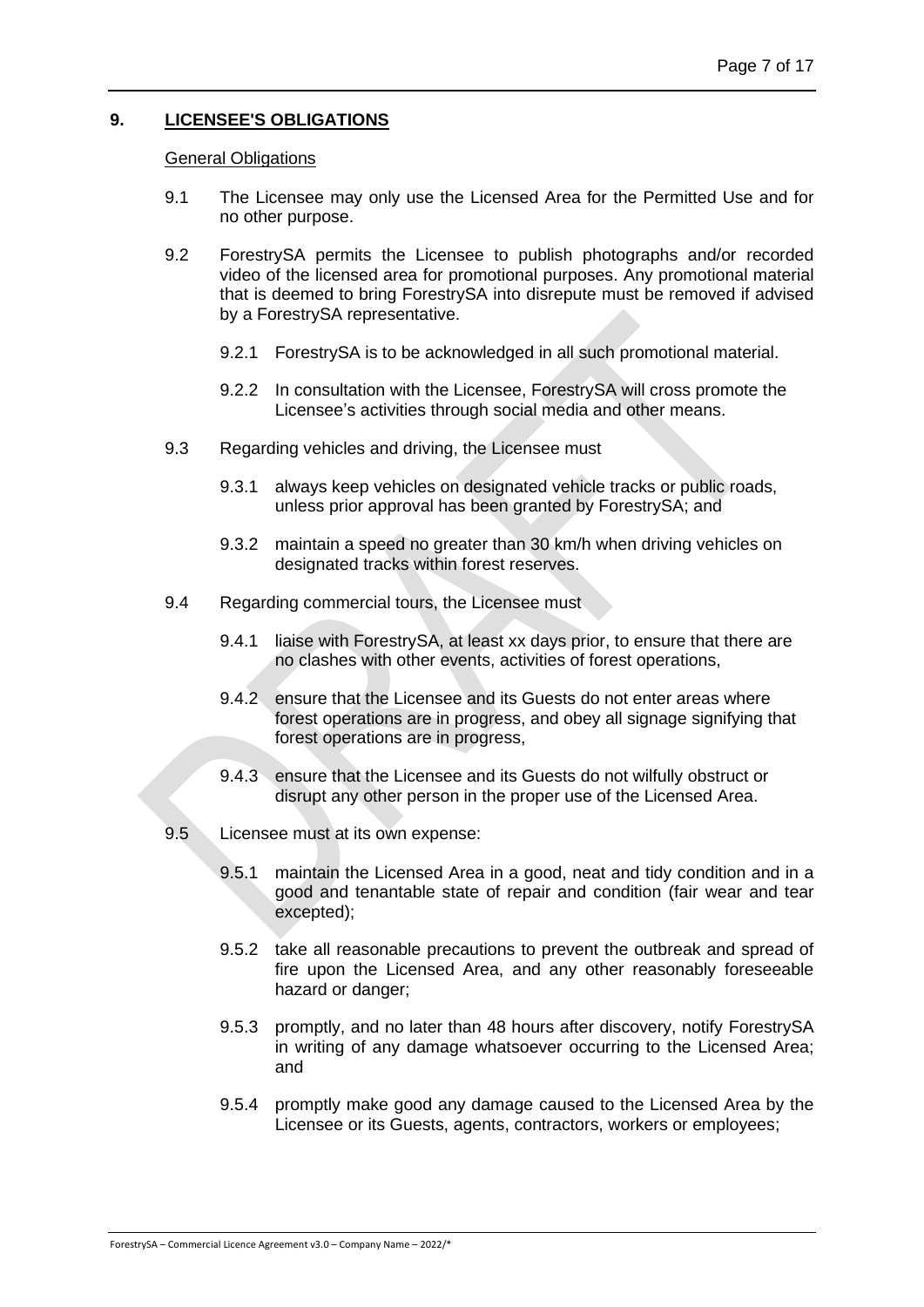9.5.5 comply with such further maintenance obligations as set out in the Schedule.

#### <span id="page-10-2"></span>Statutory Compliance

- 9.6 The Licensee shall at all times during the Licence Term comply with:
	- 9.6.1 the requirements of all statutes, regulations, by-laws, ordinances, rules or other forms of statutory instruments or delegated legislation applicable to the Licensed Area or to the use of the Licensed Area by the Licensee; and
	- 9.6.2 the requirements of all notices, orders or requirements lawfully given or made by any authority or authorities in respect of the Licensed Area or the use of the Licensed Area by the Licensee.
- 9.7 The provisions of the RCL Act will apply to this Licence (which includes a 'permissible obligation' under section 13 of the RCL Act).

## <span id="page-10-0"></span>**10. FORESTRYSA'S OBLIGATIONS**

- 10.1 ForestrySA will review the Terms as outlined by this Agreement on an annual basis and amend as required in conjunction with the Licensee.
- 10.2 ForestrySA will always act in good faith in the performance of the Licence.

#### <span id="page-10-1"></span>**11. RESTRICTIONS ON ACCESS OR USE**

The Licensee acknowledges that the licence granted by ForestrySA is subject to the following restrictions:

- 11.1 except as permitted by the terms of this Licence, it must not (and must take all reasonable steps to ensure that Guests do not) damage, disturb or clear any flora or fauna, or any cultural features, facilities or improvements on the Licensed Area;
- 11.2 it has no right to utilise in any way the forest vegetation, including without limitation the trees and timber, or minerals in the Licensed Area;
- 11.3 it must:
	- 11.3.1 during Fire Danger Season, contact ForestrySA prior to accessing, or permitting any Guest to access, the Licensed Area on any day for any purpose to determine whether that day is a Forest Closure Day; and
	- 11.3.2 not access, and nor permit any Guest to access, the Licensed Area on any Forest Closure Day;
- <span id="page-10-3"></span>11.4 such other restrictions as specified in the Schedule.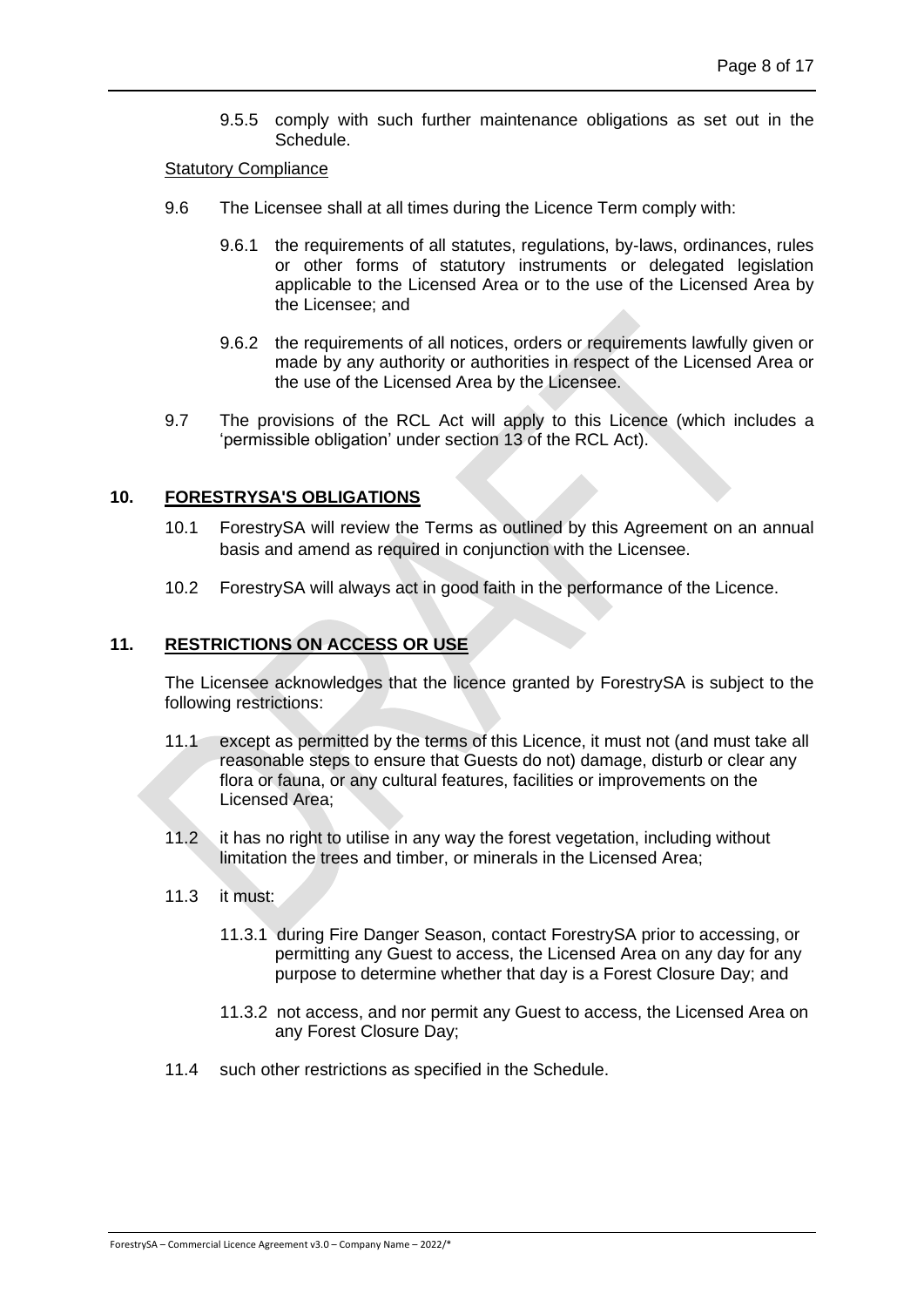## <span id="page-11-0"></span>**12. ALTERATIONS OR ADDITIONS**

The Licensee shall not make any alterations or additions to the Licensed Area, including the erection of signs, during the Licence Term without the prior written consent of ForestrySA (which consent may be given or withheld in ForestrySA's absolute discretion).

## <span id="page-11-1"></span>**13. LICENCE FEE AND CHARGES**

- 13.1 The Licensee will pay to ForestrySA the Licence Fee as set out in the Schedule.
- 13.2 The Licence Fee set out in the Schedule will be adjusted in the manner and at the times set out in the Schedule.
- 13.3 The Licensee will pay for the consumption of utilities including electricity, gas, water (**Licensee Outgoings**) and other like services consumed by the Licensee or its Guests in or on the Licensed Area.
- 13.4 If any amounts owing by the Licensee are not paid within the time fixed by this Licence, ForestrySA may charge interest on that amount owing at the Prescribed Rate.

#### <span id="page-11-2"></span>**14. GOODS AND SERVICES TAX**

- 14.1 The Licence Fee is inclusive of GST.
- 14.2 If any supply under this Licence is a Taxable Supply then ForestrySA will supply to the Licensee a Tax Invoice in respect of the supply.

## <span id="page-11-3"></span>**15. OBLIGATIONS AT THE END OF THE LICENCE TERM**

- 15.1 The Licensee must, upon the expiration or earlier termination of this Licence deliver up possession of the Licensed Area in such condition as shall be consistent with the obligations contained in this Licence.
- <span id="page-11-4"></span>15.2 The Licensee must, if ForestrySA so requires, remove any improvements, additions or alterations (if any) it has erected or made on the Licensed Area.
- 15.3 If the Licensee:
	- 15.3.1 fails to so remove such improvements, additions or alterations in accordance with clause [15.2;](#page-11-4) or
	- 15.3.2 is not required to and does not otherwise remove its improvements, additions or alterations prior to the end of the Licence Term,

they will become the property of ForestrySA and ForestrySA is not liable to compensate the Licensee for them **PROVIDED THAT** the provisions of the RCL Act will apply to this Licence (which includes section 76 of the RCL Act).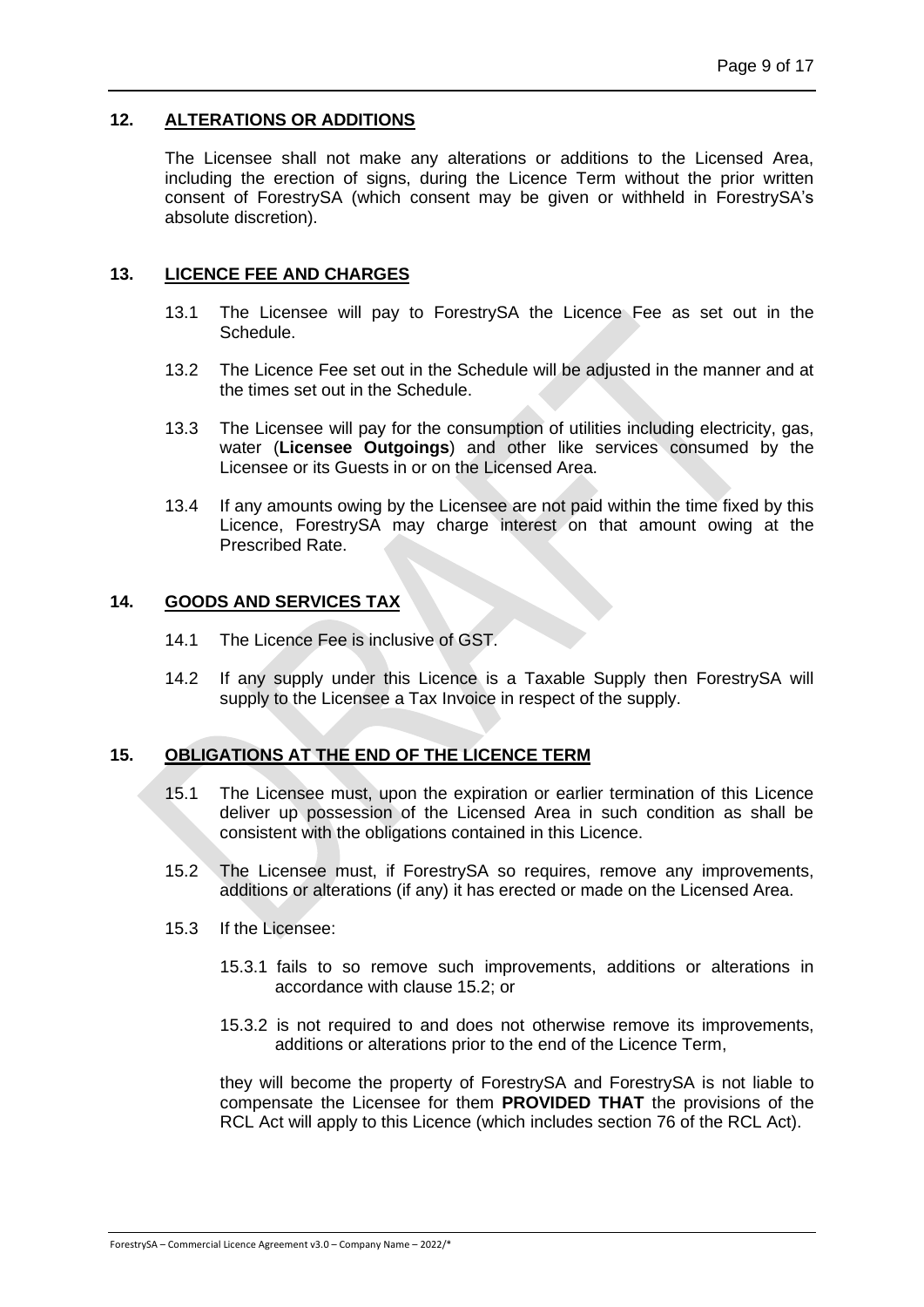## <span id="page-12-0"></span>**16. NO ASSIGNMENT**

The Licensee shall not assign, transfer, sub-let or sub-license or otherwise part with possession of the Licensed Area without the prior written consent of ForestrySA, which may be given or withheld at ForestrySA's absolute discretion.

# <span id="page-12-1"></span>**17. FORESTRYSA'S INSPECTION**

- 17.1 The Licensee shall permit ForestrySA and any officer, employee, agent or contractor of ForestrySA to enter upon the Licensed Area or any part of it at all reasonable times to examine the condition of the Licensed Area.
- 17.2 ForestrySA may require the Licensee by notice in writing to undertake repairs to the Licensed Area or other actions to ensure compliance with obligations contained in this Licence.
- 17.3 The Licensee must comply with any notice issued pursuant to this clause within the time specified in the notice.
- 17.4 The Licensee shall repair the Licensed Area or otherwise comply with any obligation imposed upon the Licensee in accordance with the notice referred to in this clause within the time stated in the notice.
- 17.5 If the Licensee fails to comply with obligations under this clause, ForestrySA may do either or both of the following:
	- 17.5.1 carry out the repairs or undertake other obligations of the Licensee at the expense of the Licensee; or
	- 17.5.2 suspend the operation of this Licence immediately by notice to the Licensee until ForestrySA is satisfied that the Licensee has complied with the requirements of this clause [17.](#page-12-1)
- 17.6 All monies expended by ForestrySA in carrying out repairs and other obligations of the Licensee will be owed by the Licensee as a debt to ForestrySA.

## <span id="page-12-2"></span>**18. RELEASE**

- 18.1 The Licensee acknowledges and agrees that it has been given the opportunity to inspect the Licensed Area prior to entering this Licence and has satisfied itself of the fitness of the Licensed Area for the Permitted Use.
- 18.2 The Licensee occupies the Licensed Area at its own risk and the Licensee releases to the full extent permitted by law ForestrySA, the Crown, and their officers, employees, contractors and agents from all claims resulting from:
	- 18.2.1 any loss of life, accident, injury to persons or loss of or damage to property occurring in, on or in the vicinity of the Licensed Area or as a result of the use of the Licensed Area by the Licensee (including any loss of or damage to any personal property of the Licensee); or
	- 18.2.2 any defect in the construction of the Licensed Area,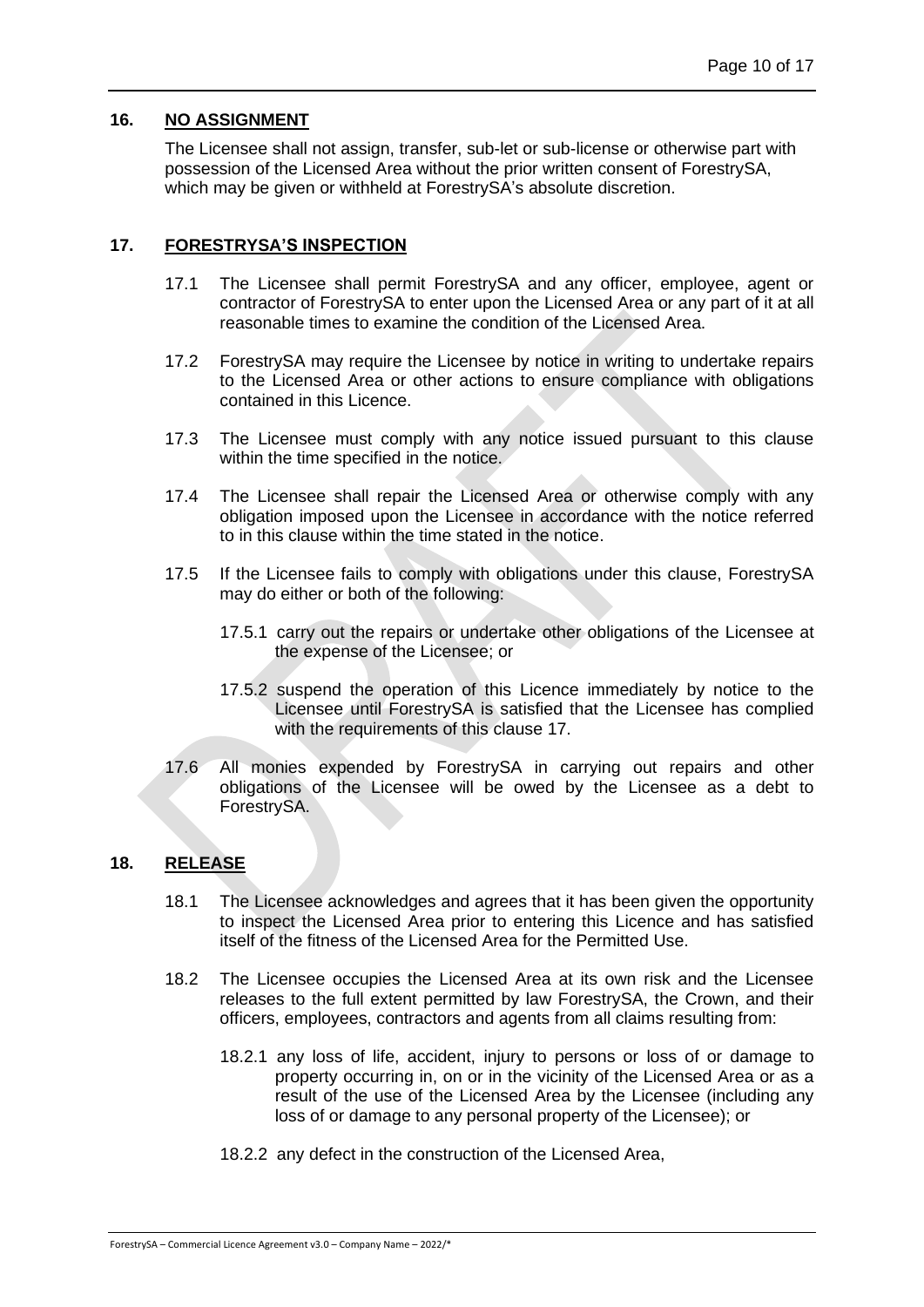unless caused by a breach of this Licence by ForestrySA.

#### <span id="page-13-3"></span><span id="page-13-0"></span>**19. INDEMNITY**

- 19.1 If through the breach of this Licence or the negligence of the Licensee a claim is brought against ForestrySA or the Crown, the Licensee must indemnify ForestrySA and the Crown against all costs and liabilities arising from such claims except to the extent that any such liability is contributed to by an act or omission on the part of ForestrySA or the Crown.
- 19.2 In any event, the Licensee's liability under Clause [19.1](#page-13-3) is capped in the sum of \$10,000,000 inclusive of costs.

#### <span id="page-13-1"></span>**20. INSURANCE**

- 20.1 The Licensee must effect and maintain a Public Liability policy of insurance in respect of any claim arising from, or related to, the Licensee's access to and use of the Licensed Area.
- 20.2 The policy referred to in this clause must:

20.2.1 be for not less than the amount stated in the Schedule; and

20.2.2 note the interests of ForestrySA under this Licence.

- 20.3 ForestrySA may require the Licensee to provide proof that the policy of insurance required by this clause has been effected and maintained.
- 20.4 ForestrySA may terminate this Licence if the Licensee does not comply with this clause.
- 20.5 The Licensee acknowledges that:
	- 20.5.1 it is the Licensee's responsibility to assess and consider the type, scope and quantum of insurance required in respect of its use of the Licensed Area; and
	- 20.5.2 ForestrySA accepts no responsibility for the adequacy of the sum insured or the scope of the insurance acquired.

#### <span id="page-13-2"></span>**21. DAMAGE OR DESTRUCTION**

- 21.1 ForestrySA has no obligation to:
	- 21.1.1 reinstate or restore the Licensed Area, if the Licensed Area is rendered unfit for occupation or use by the Licensee; or
	- 21.1.2 to reinstate or restore any part of the Land if access to the Licensed Area is compromised by damage to, or destruction of, any part of the Land.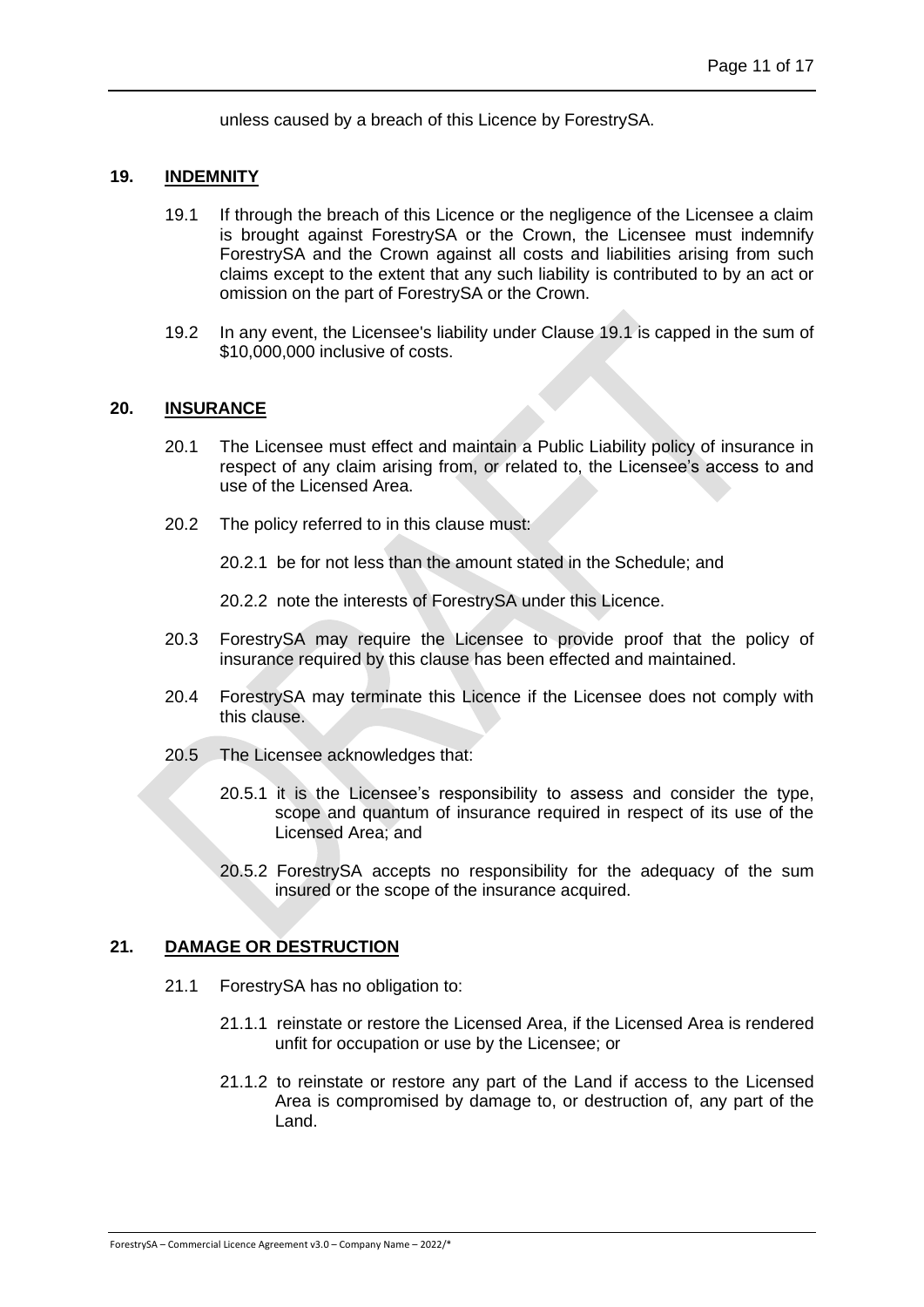- 21.2 If part of the Licensed Area is damaged or destroyed, ForestrySA may determine in ForestrySA's absolute discretion whether the Licensed Area has been rendered unfit for occupation or use by the Licensee.
- 21.3 If ForestrySA determines reasonably that the Licensed Area is unfit for occupation or use by the Licensee, this Licence will terminate immediately as of the date of damage to, or destruction of, the Licensed Area without prejudice to any rights, remedies or actions which ForestrySA may have against the Licensee in respect of any antecedent breach of this Licence by the Licensee.

## <span id="page-14-0"></span>**22. TERMINATION**

- 22.1 In addition to any other rights of termination granted by this Licence, ForestrySA may terminate this Licence immediately by notice in writing to the Licensee and re-enter and take possession of the Licensed Area if:
	- 22.1.1 the Licensee fails to rectify a breach of an obligation under this Licence, including without limitation non-payment of Licence Fees, within the time specified in a notice from ForestrySA requiring such breach to be rectified;
	- 22.1.2 the Licensee commits or permits any further breach of an obligation imposed on the Licensee by this Licence for which ForestrySA has previously given notice in writing, notwithstanding rectification of the previous breach;
	- 22.1.3 the Licensee enters into an Insolvency Administration; or
	- 22.1.4 the Licensee (if the Licensee is a natural person), or any director, secretary, officer of the Licensee is convicted of an indictable offence and the Licensee fails to remove such person from his or her office immediately after a conviction is made, delivered or recorded.
- <span id="page-14-1"></span>22.2 In addition to any other rights of termination granted by this Licence, ForestrySA may terminate this licence by 6 months' written notice to the Licensee and re-enter and take possession of the Licensed Area if it requires the Licensed Area for its own purposes, including without limitation logging operations or plantation establishment.
- <span id="page-14-2"></span>22.3 Notwithstanding any other provision of this Licence, ForestrySA or the Licensee may terminate this Licence at any time by giving 6 months' written notice to ForestrySA or the Licensee as the case may be.
- 22.4 If ForestrySA terminates the Licence under subclause [22.2](#page-14-1) or [22.3](#page-14-2) above or clause [23](#page-15-0) below, it must nominate an alternate area, of comparable size to the Licensed Area which ForestrySA must offer to licence to the Licensee on the same or substantially similar terms as this Licence for the remainder of the Term.
- 22.5 Termination of this Licence by ForestrySA shall be without prejudice to any rights, remedies or actions that ForestrySA may have or has against the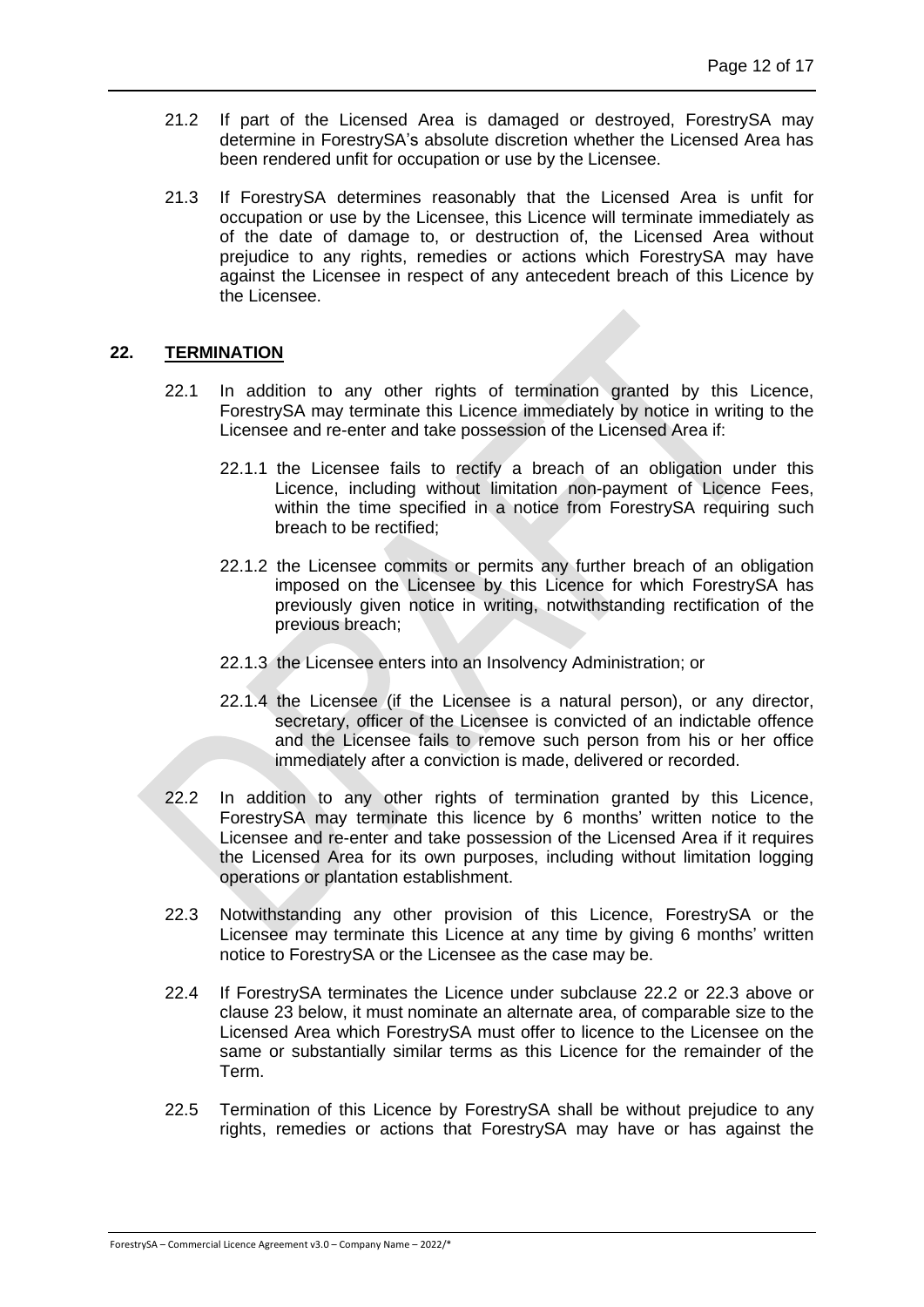Licensee in respect of any antecedent breach by the Licensee of the terms and conditions contained in this Licence.

# <span id="page-15-0"></span>**23. RESUMPTION AND CERTIFIED EXCLUSIONARY CLAUSE**

**If this clause is applicable (ie term less than 5 years)**

• **The Licensee is to obtain a Certified Exclusionary Certificate**

- 23.1 Notwithstanding any other provision of this Licence, the Licensed Area or any part of it may be resumed by ForestrySA or the Crown. ForestrySA will give the Licensee 6 months' notice of such resumption, after which this Licence will terminate and ForestrySA will receive a pro rata reduction in the Licence Fee for the time the Licensed Area is unavailable.
- 23.2 ForestrySA and the Licensee agree that sections 20B(1) and 20B(2) of the RCL Act do not apply to this Licence and in accordance with section 20K(2) of the RCL Act the Licensee's statutory rights of security of tenure are excluded and the Licensee, prior to the Commencement Date, has obtained a Certified Exclusionary Certificate substantially in the form of the certificate set out in Attachment A.

## <span id="page-15-4"></span><span id="page-15-1"></span>**24. ADMINISTRATION**

- 24.1 Each party must appoint a "Contract Representative" and "Operations Representative" in the Schedule.
- 24.2 A party may appoint the same person as both its Contract Representative and Operations Representative.
- <span id="page-15-3"></span>24.3 Only the Contract Representative has authority to:
	- 24.3.1 bind his or her party in relation to any matter arising out of or in connection with this Licence;
	- 24.3.2 waive or suspend an obligation of the other party under this Licence; and
	- 24.3.3 modify, renew or terminate this Licence.
- 24.4 The Operations Representative may exercise any other powers and functions of his or her party under this Licence, except for those referred to in clause [24.3.](#page-15-3)
- 24.5 A party may change either representative by notice to the other party.

## <span id="page-15-2"></span>**25. SPECIAL CONDITIONS**

The Licensee must comply with any special conditions (if any) specified in the Schedule.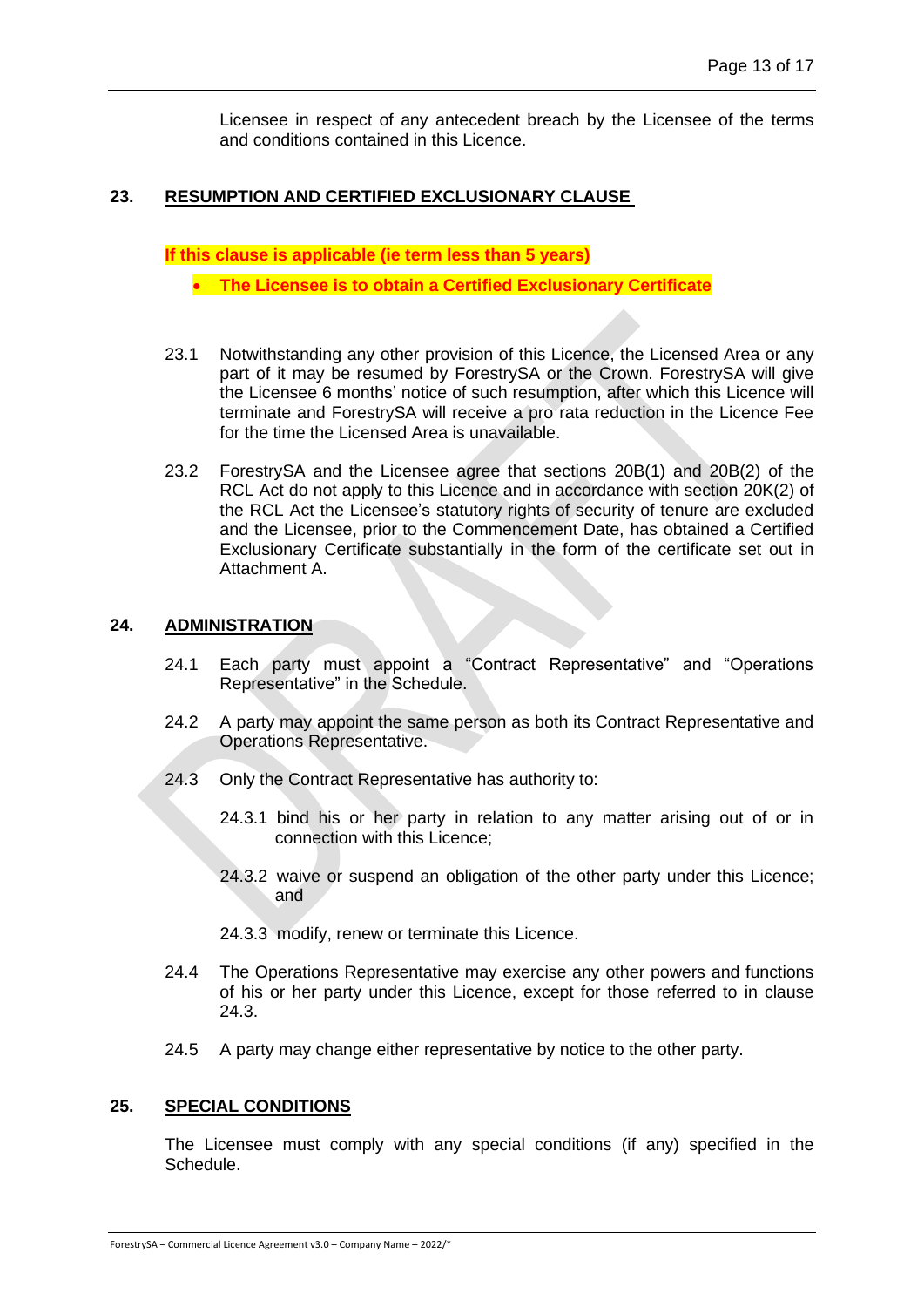#### <span id="page-16-0"></span>**26. GENERAL**

#### 26.1 **Reading Down**

Where a word, phrase, sentence, paragraph, clause or other provision of this Licence would otherwise be unenforceable, illegal, void or voidable the effect of that provision shall so far as possible, be limited and read down so that it is not unenforceable, illegal, void or voidable.

#### 26.2 **Severance**

- 26.2.1 Each word, phrase, sentence, paragraph and clause of this Licence is severable.
- 26.2.2 If a court determines that a part of this Licence is unenforceable, invalid, illegal or void that court may sever that part.
- 26.2.3 Severance of a part of this Licence will not affect any other part of this Licence.

## 26.3 **Time of the Essence**

Time is of the essence in respect of any time, date, or period specified either in this Licence or in any notice served under this Licence.

#### 26.4 **Proper Law**

The laws in force in South Australia, including laws with respect to capacity to contract and the manner of performance, apply to this Licence.

## 26.5 **Jurisdiction of Courts**

- 26.5.1 The courts of South Australia will have non-exclusive jurisdiction to determine any proceeding in relation to this Licence.
- 26.5.2 Any proceeding brought in a Federal Court must be instituted in the Adelaide Registry of that Federal Court.

#### 26.6 **Auditor General**

Nothing in this Licence derogates from the powers of the Auditor-General under the *Public Finance and Audit Act 1987* (SA).

#### 26.7 **Entire Licence**

- 26.7.1 This Licence incorporates the attached schedules and annexures.
- 26.7.2 This Licence contains the entire Licence between the parties with respect to its subject matter.
- 26.7.3 This Licence supersedes any prior agreement, understanding or representation of the parties on the subject matter.

## 26.8 **Modification**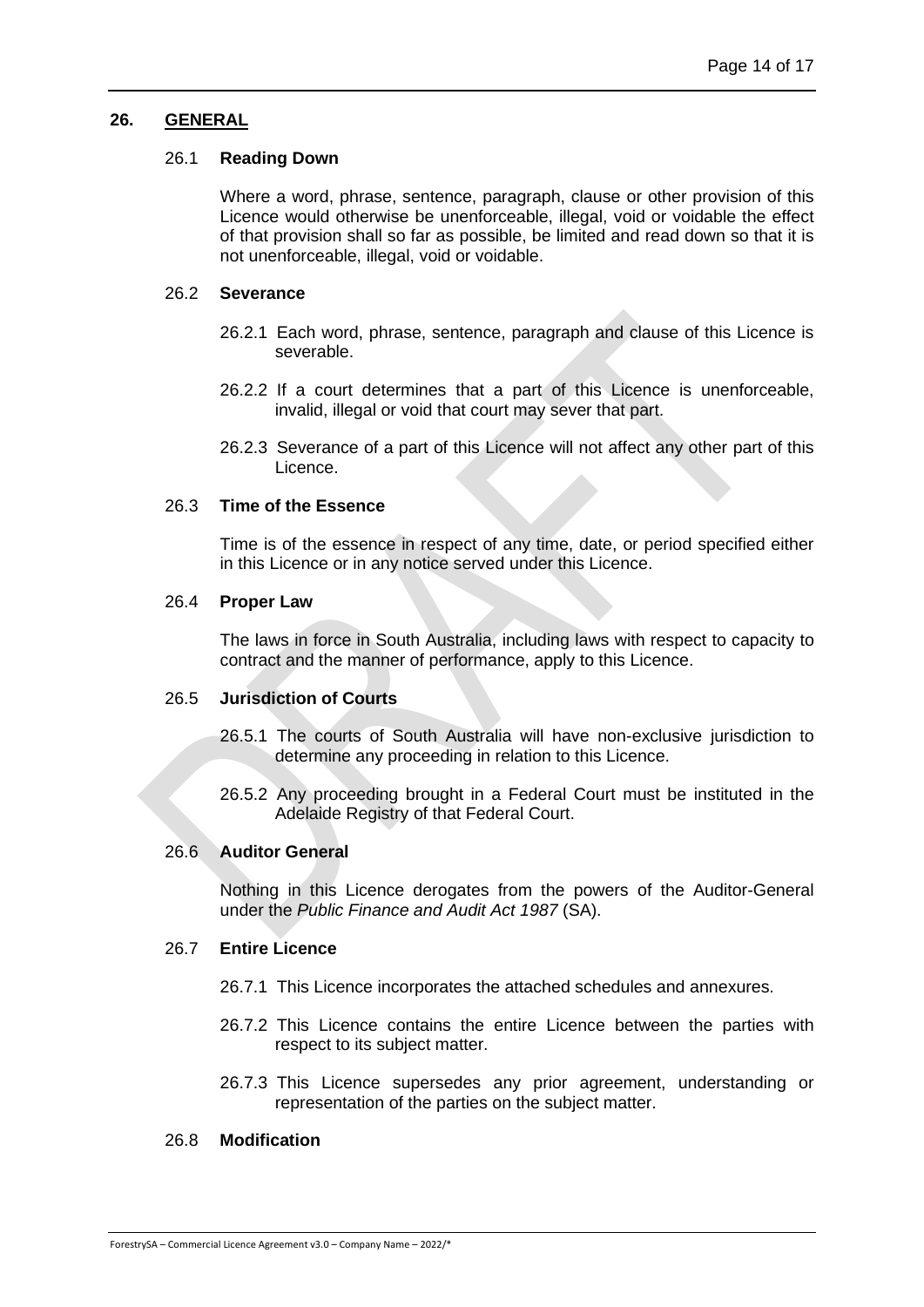Any modification of this Licence must be in writing and signed by each party.

#### 26.9 **Waiver**

- 26.9.1 A waiver of any provision of this Licence must both be in writing and be signed by the party waiving its rights or by a person duly authorised to sign such a document on that party's behalf.
- 26.9.2 No waiver by a party of a breach of a term or condition contained in this Licence shall operate as a waiver of any breach of the same or any other term or condition contained in this Licence.
- 26.9.3 No forbearance, delay or indulgence by any party in enforcing the provisions of this Licence shall prejudice or restrict the rights of that party.

#### 26.10 **Costs**

Each party shall bear its own costs incurred in respect of the preparation, perusal, negotiation and execution of this Licence.

#### 26.11 **Counterparts**

This Agreement may be executed in counterparts and taken together the counterparts will form this Agreement.

### <span id="page-17-0"></span>**27. NOTICES**

- 27.1 Either Party may require a notice to be given pursuant to this Agreement to be given to any third party as directed by that Party.
- 27.2 The address and electronic mail address of a Party are those set out in the Schedule.
- 27.3 Subject to clause [27.5,](#page-17-1) any notice to be given under this Agreement must be legible, signed by or on behalf of the sender, addressed to the recipient and:
	- 27.3.1 delivered to the recipient's address;

27.3.2 sent by pre-paid mail to the recipient's address.

- 27.4 A notice is treated as having been given and received by a person:
	- 27.4.1 if delivered before 5:00pm (South Australian time) on a Business Day, on that day, otherwise on the next Business Day;
	- 27.4.2 if sent by pre-paid mail, on the third Business Day after posting.
- <span id="page-17-1"></span>27.5 A notice under this Agreement may be sent by electronic mail, provided that:

27.5.1 it states that it is a notice under this Agreement; and

27.5.2 it is from a Representative of the sending Party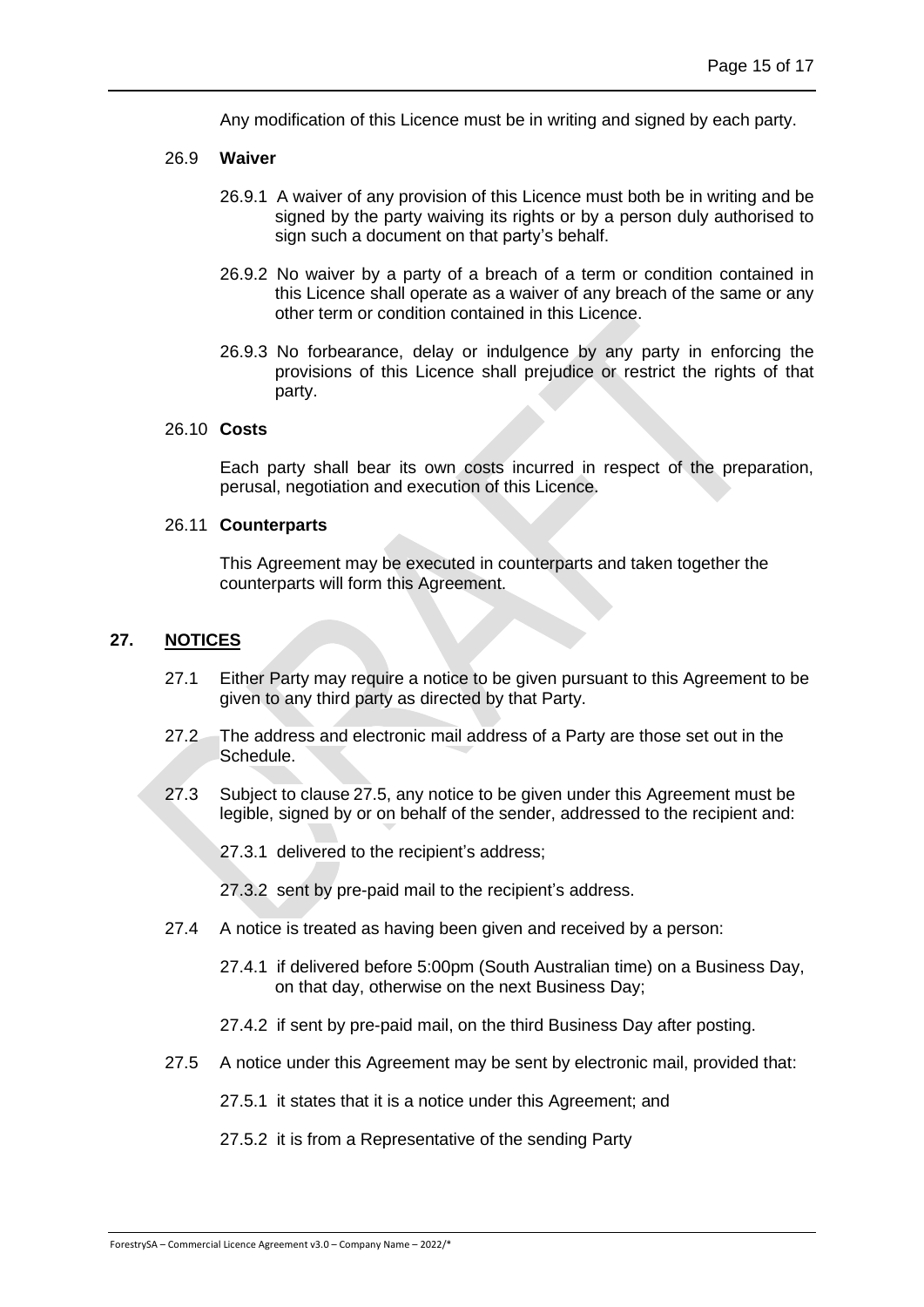- 27.6 A notice sent as an attachment to an electronic mail will not be taken as received unless the electronic mail itself meets the requirements of clause [27.5.](#page-17-1)
- 27.7 Upon receipt of a notice by electronic mail, the recipient must notify the sender that it has received the notice, either by read receipt or by return email
- 27.8 A party must notify its change of address or electronic mail address by written Notice to the other party within 5 Business Days.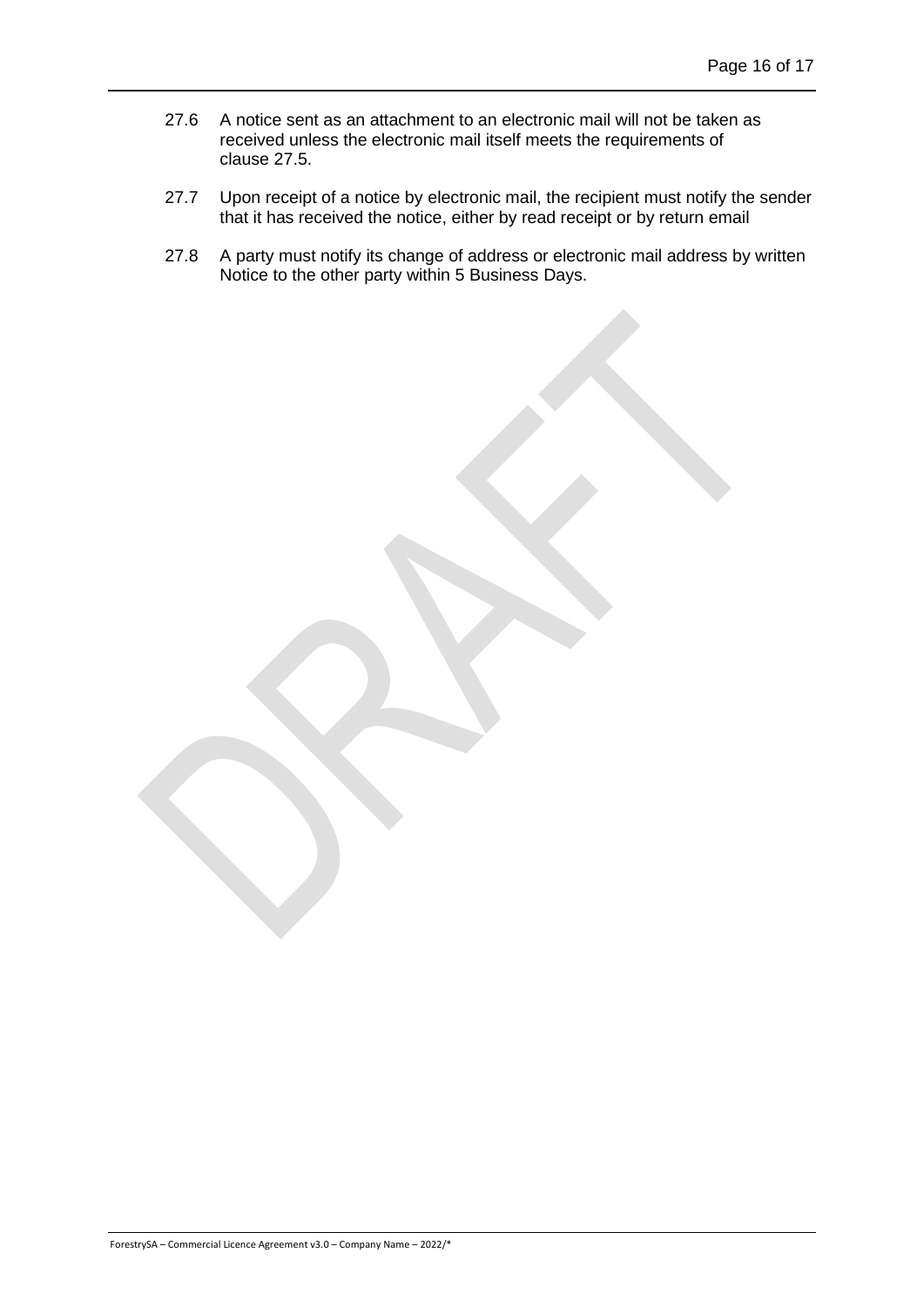## **EXECUTED AS AN AGREEMENT**

**EXECUTED BY THE SOUTH AUSTRALIAN** ) **FORESTRY CORPORATION** in accordance ) with section 9 of the *South Australian Forestry*) *Corporation Act* 2000 (SA): )

…………………………………………………… Manager Community Services

Print Name:

# **IMPORTANT NOTICE EXCLUSION OF WARRANTY OF FITNESS FOR PURPOSE**

*Retail and Commercial Leases Act 1995: Section 18 Retail and Commercial Leases Regulations 2010: Regulation 6*

**ForestrySA does not warrant that the Licensed Area that you are about to licence will, for the duration of your Licence, be structurally suitable for the type of business that you intend to carry on.**

| <b>COMPANY NAME</b><br><b>Executed</b><br>BY. | <b>Execution Block will be updated based</b> |
|-----------------------------------------------|----------------------------------------------|
| (Licensee) in accordance with section         | on business entity details.                  |
| 127(1) of the Corporations Act 2001           |                                              |
|                                               |                                              |

| <b>Director</b> | Secretary/Director |
|-----------------|--------------------|
|                 |                    |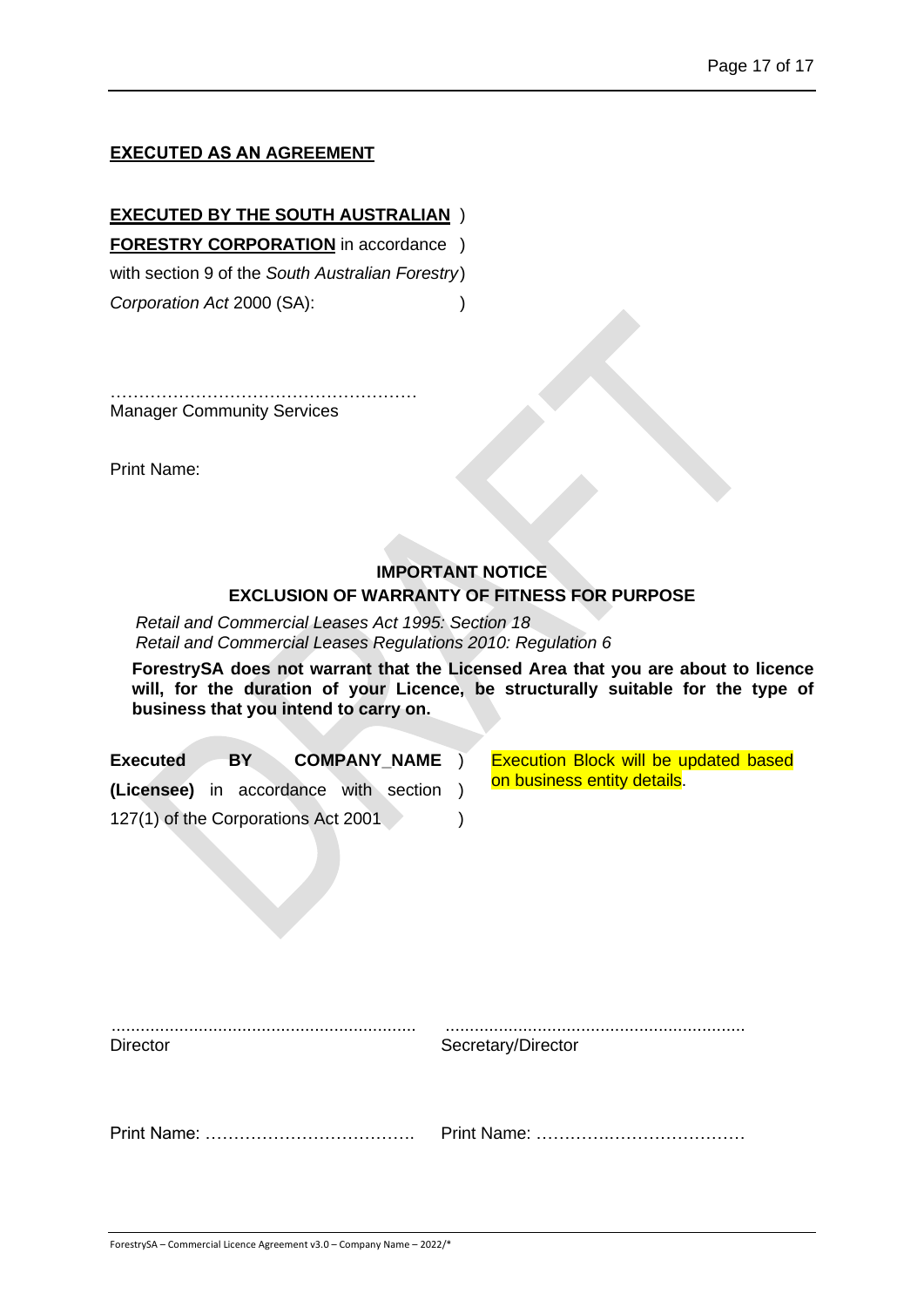# <span id="page-20-0"></span>**SCHEDULE**

| <b>ITEM1</b>                                           |                                                                                                   |
|--------------------------------------------------------|---------------------------------------------------------------------------------------------------|
| Land                                                   |                                                                                                   |
| (Clause 1.16)                                          |                                                                                                   |
| <b>ITEM2</b>                                           | insert details                                                                                    |
| <b>Licensed Area</b>                                   |                                                                                                   |
| (Clause 1.22)                                          |                                                                                                   |
| ITEM <sub>3</sub>                                      |                                                                                                   |
| <b>Licensee</b>                                        |                                                                                                   |
| (Clause 1.21)                                          |                                                                                                   |
| <b>ITEM4</b>                                           | The Licensee must obtain all required Approvals                                                   |
| <b>Condition Precedent</b>                             | required for the Licensee to carry its business in<br>accordance with the Permitted Use, on terms |
| (Clause 3)                                             | satisfactory to the Licensee in its absolute discretion.                                          |
| <b>ITEM<sub>5</sub></b>                                | [insert date]                                                                                     |
| <b>Condition Precedent Satisfaction</b><br><b>Date</b> |                                                                                                   |
| (Clause 3.2)                                           |                                                                                                   |
| <b>ITEM6</b>                                           |                                                                                                   |
| <b>Commencement Date</b>                               | [insert date]                                                                                     |
| (Clause 5)                                             |                                                                                                   |
| <b>ITEM7</b>                                           |                                                                                                   |
| <b>End Date</b>                                        | [5 years after Commencement Date]                                                                 |
| (Clause 5)                                             |                                                                                                   |
| <b>ITEM 8</b>                                          | <b>Permitted Use means:</b>                                                                       |
| <b>Permitted Use</b>                                   | $\bullet$                                                                                         |
| (Clause 7)                                             |                                                                                                   |
| <u>ITEM 9</u>                                          |                                                                                                   |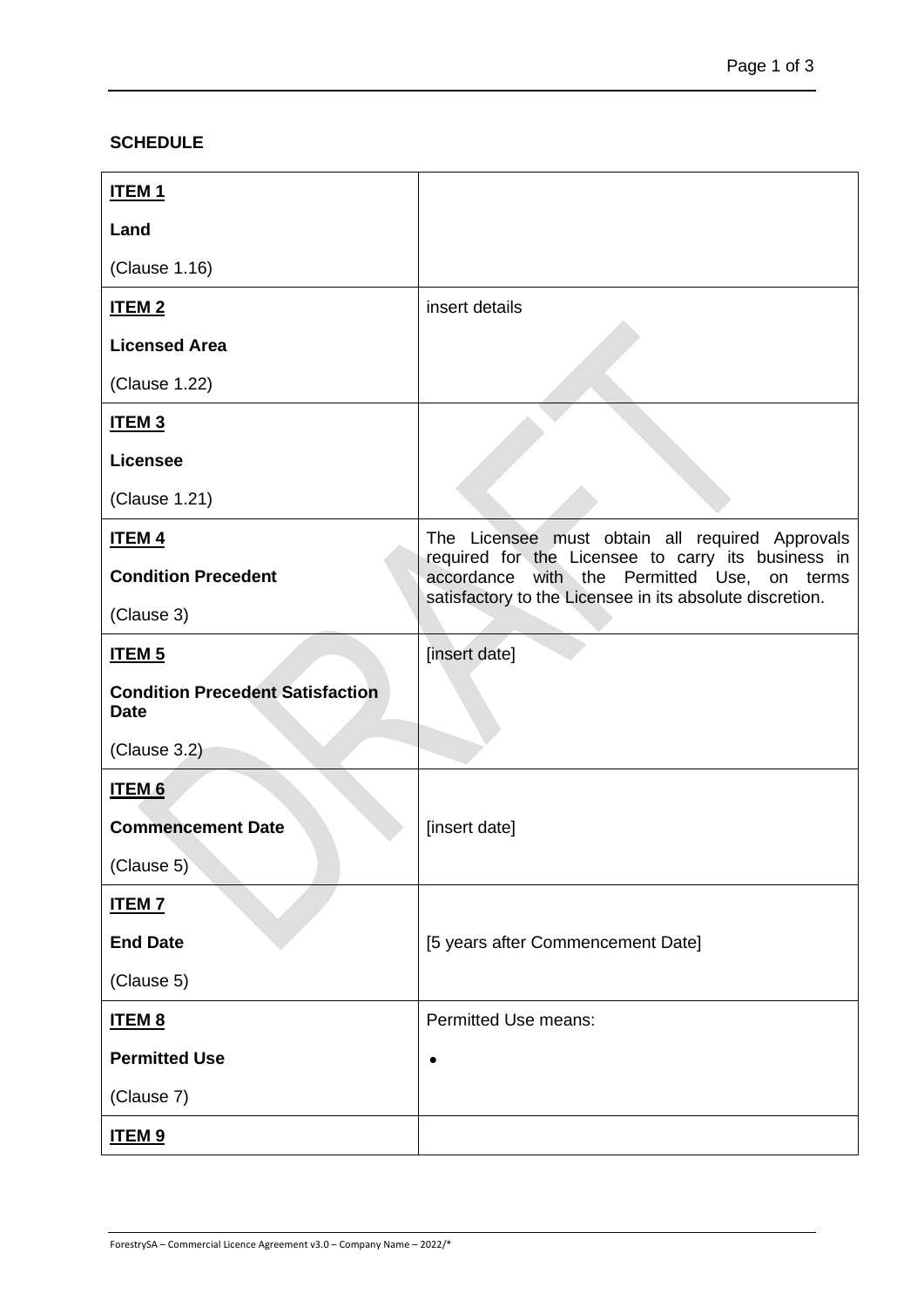| <b>Third Party Rights</b>                    | None                                                                                                                                                                |
|----------------------------------------------|---------------------------------------------------------------------------------------------------------------------------------------------------------------------|
| (Clause 7.2.3)                               |                                                                                                                                                                     |
|                                              |                                                                                                                                                                     |
| <u>ITEM 10</u>                               |                                                                                                                                                                     |
| <b>Additional Maintenance Obligations</b>    | None                                                                                                                                                                |
| (Clause 9.5.5)                               |                                                                                                                                                                     |
| <u>ITEM 11</u>                               | <b>Environmental Duty of Care</b>                                                                                                                                   |
| <b>Licence Restrictions</b><br>(Clause 11.4) | is an offence under the <i>Environment</i><br>11.1<br><u>It</u><br>Protection Act 1993 (SA) for any individual to cause or<br>permit environmental damage to occur. |
|                                              | assist with protecting<br>11.2 Licensees<br>can<br>the<br>environment by:                                                                                           |
|                                              | Removing and appropriately disposing of all waste                                                                                                                   |
|                                              | Not creating any disturbance near water features                                                                                                                    |
|                                              | Driving only on roads and tracks                                                                                                                                    |
|                                              | Not harming or removing any native flora/fauna or<br>their natural habitat                                                                                          |
|                                              | Be aware of any potential Heritage issues                                                                                                                           |
| <b>ITEM 12</b>                               | Licence Fee: [INSERT]                                                                                                                                               |
| <b>Fee</b>                                   | Fee is inclusive of GST.                                                                                                                                            |
| (Clause 13)                                  | Payable:<br>[INSERT]                                                                                                                                                |
|                                              | <b>Method:</b><br>[INSERT]                                                                                                                                          |
|                                              | <b>Instalment Payment Date: [INSERT]</b>                                                                                                                            |
|                                              | Within 14 days of the end of each consecutive month<br>during the currency of this Licence.                                                                         |
|                                              | Fee Adjustment: [INSERT]                                                                                                                                            |
| <u>ITEM 13</u><br><b>Insurance</b>           | <b>Insurance Sum for Public Liability:</b><br>Twenty Million Dollars (\$20,000,000)                                                                                 |
| (Clause 20)                                  | Insurer:                                                                                                                                                            |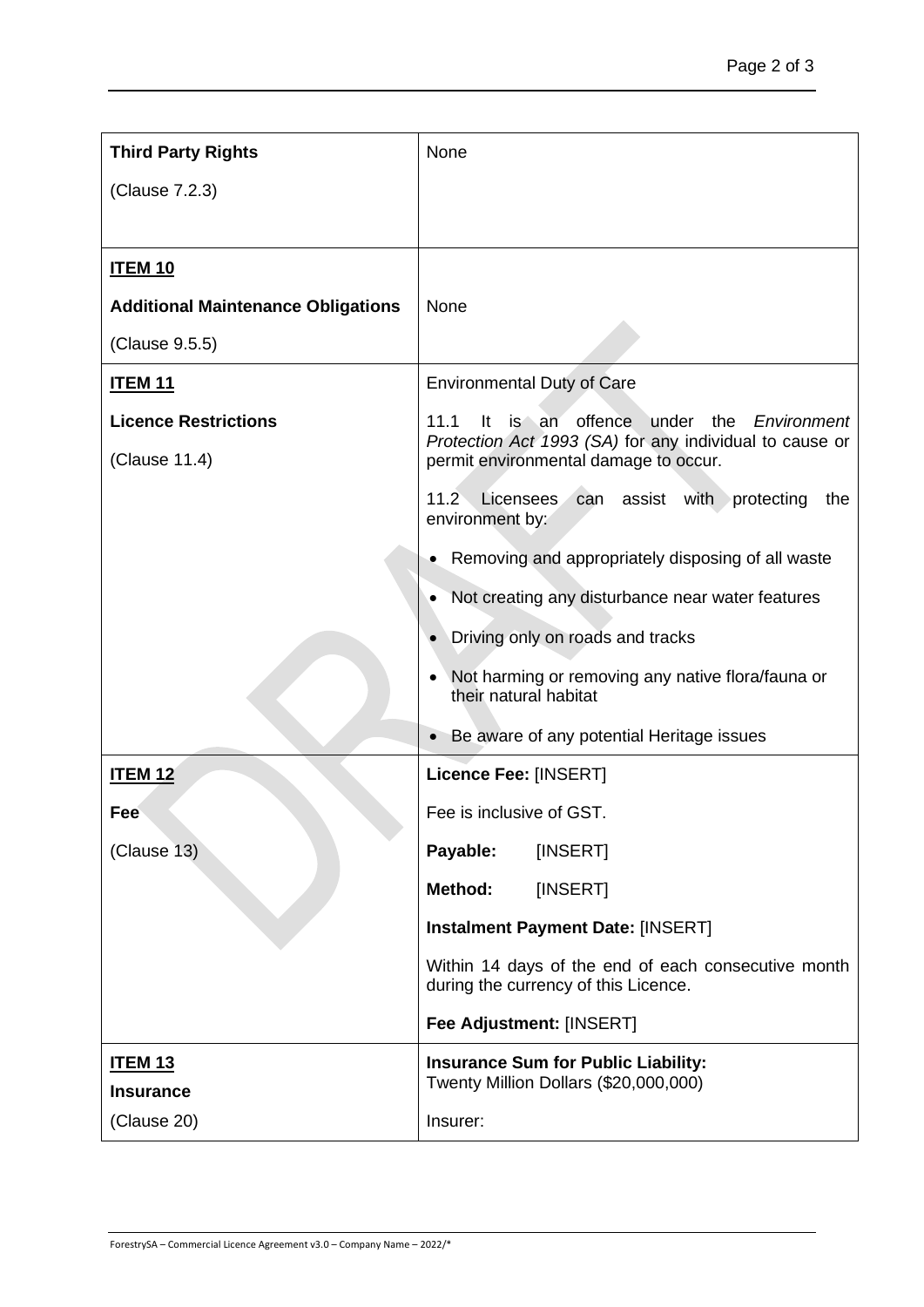|                               | Policy No:                            |
|-------------------------------|---------------------------------------|
|                               | <b>Expiry Date:</b>                   |
|                               | <b>Return To Work SA Registration</b> |
|                               | <b>Registration No:</b>               |
|                               | <b>Expiry Date:</b>                   |
| <b>ITEM 14</b>                | ForestrySA:                           |
| <b>Addresses for notices:</b> | 495 Brookman Road<br>MEADOWS SA 5201  |
| (Clause 27)                   | <b>Contract Representative:</b>       |
| <b>Representatives:</b>       | <b>Operations Representative:</b>     |
| (Clause 24.1)                 | Licensee:                             |
|                               | <b>Address</b>                        |
|                               | <b>Contract Representative:</b>       |
|                               | <b>Operations Representative:</b>     |
| <b>ITEM 15</b>                | <b>None</b>                           |
| <b>Special Conditions</b>     |                                       |
| (Clause 25)                   |                                       |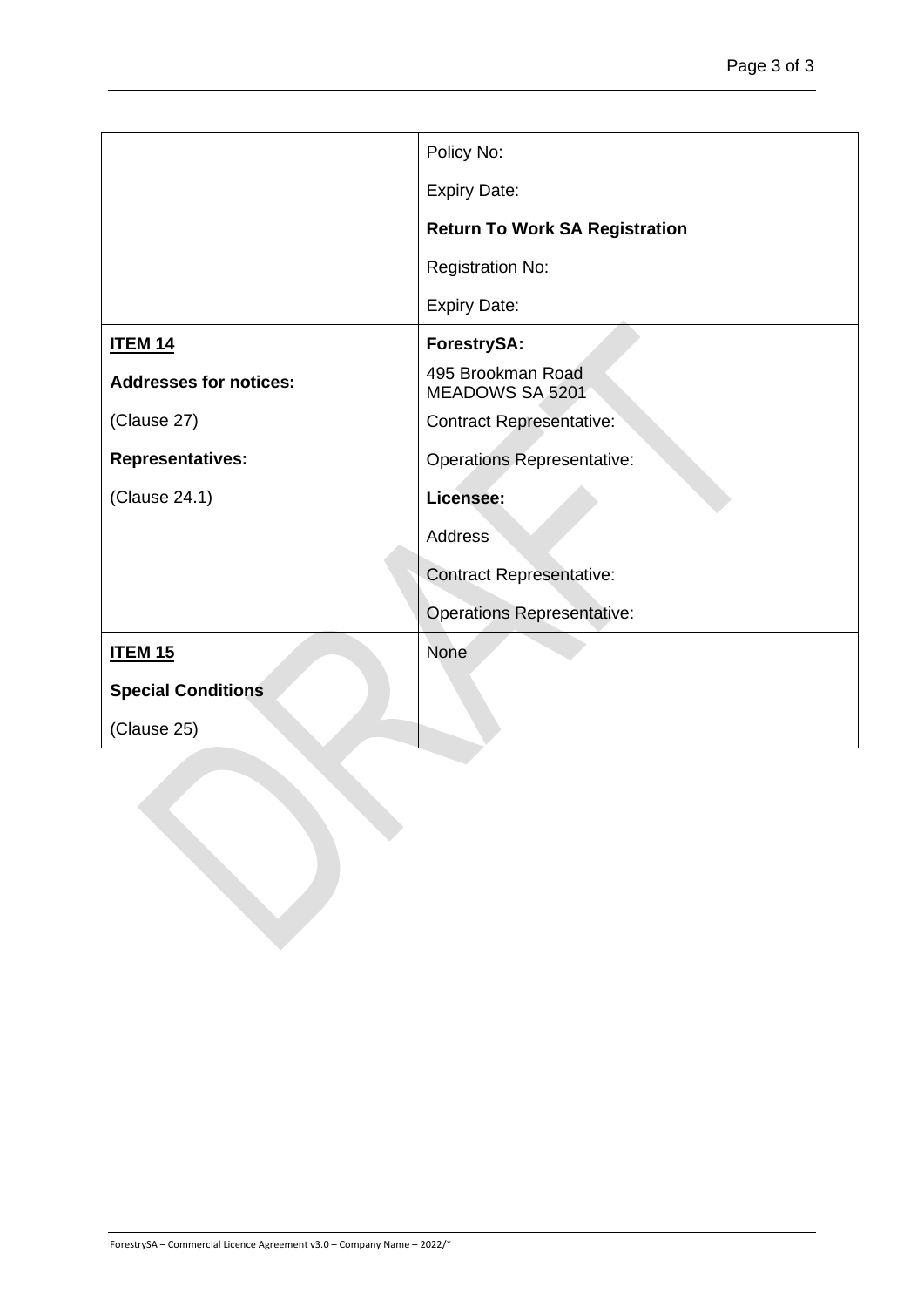# <span id="page-23-0"></span>**Fire Management Requirements for Contractors, Licensees and Lessees**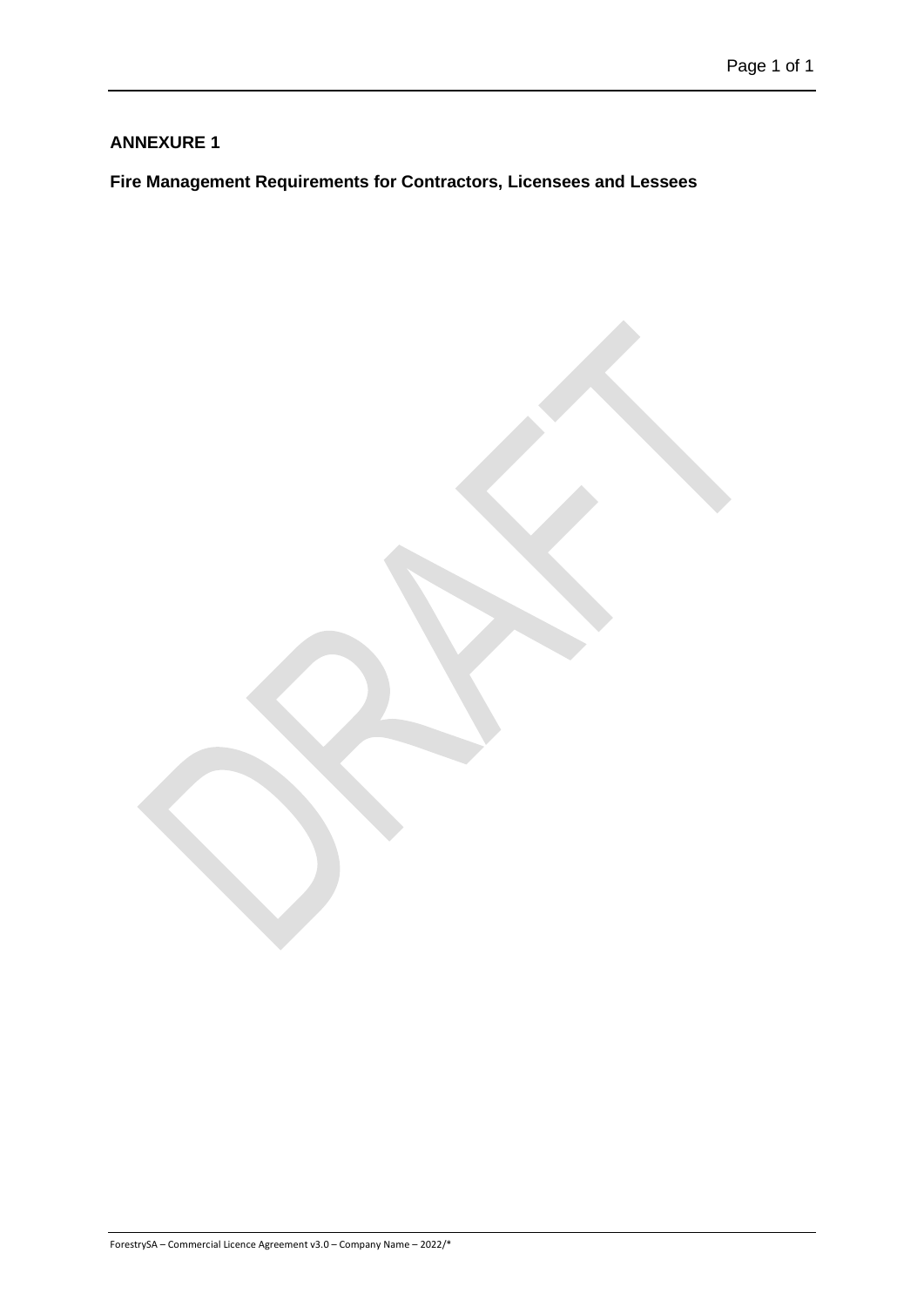<span id="page-24-0"></span>**Plan**

annex plan if applicable OR Not Applicable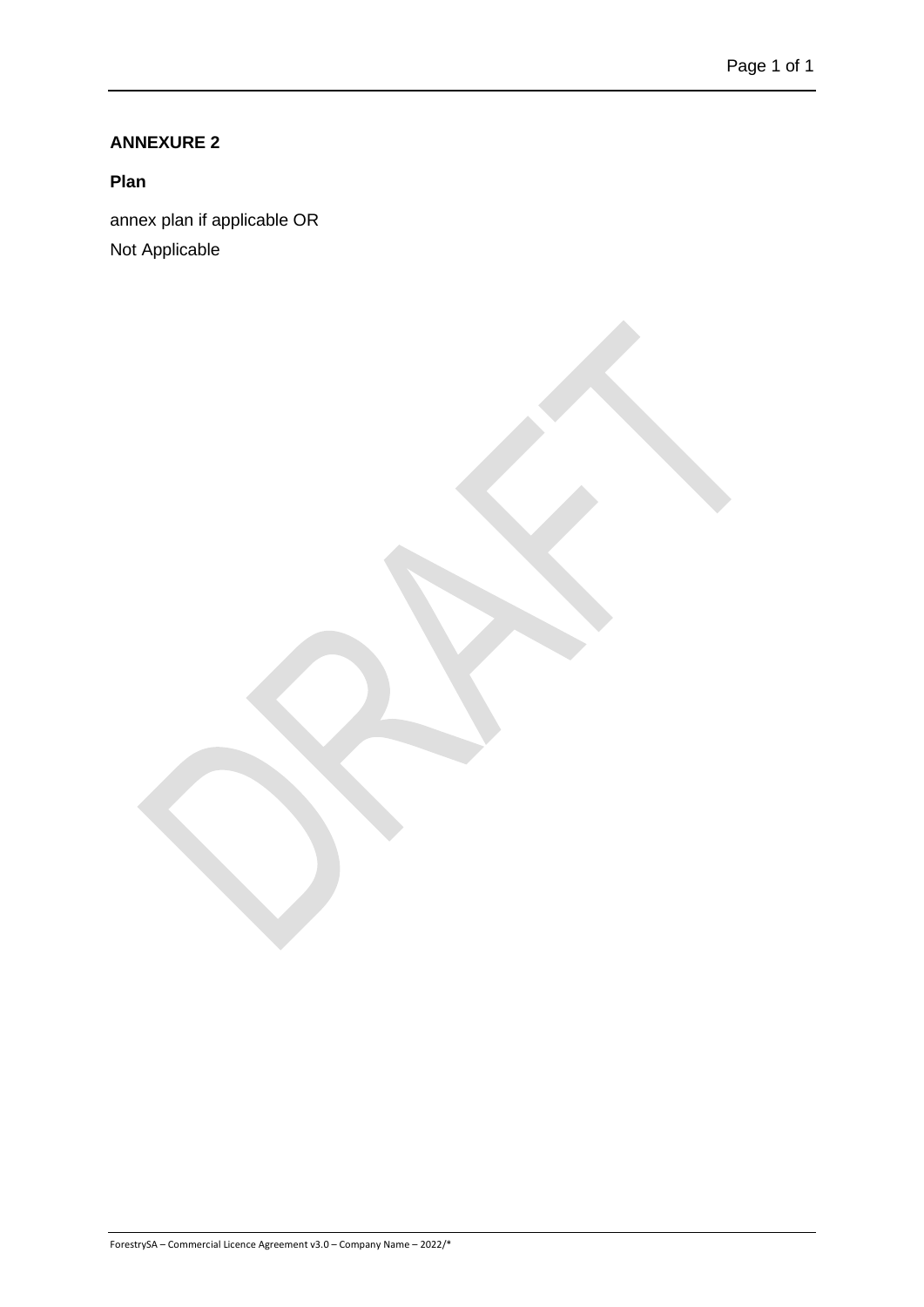#### <span id="page-25-0"></span>**Incident Reporting**

ForestrySA requires contractors to report all near miss, incidents, medical treatments, first aid treatments and notifiable incidents while working on ForestrySA land or with ForestrySA equipment.

Reports are to be made no later than 7 days from the date of occurrence.

Notifiable incidents must also be reported to the ForestrySA WHS Manager, as soon as reasonably practicable, but not later than 24 hours from occurrence via phone (08 8391 8806) or email [\(safety@forestrysa.com.au\)](mailto:safety@forestrysa.com.au)

## **Definitions:**

**Near Miss** - Any event that, under slightly different circumstances, may have resulted in injury, illness, damage to property, or interruption of normal business activity. Near‐misses are "close calls" and unplanned, work‐related events that have the potential to cause harm to workers, property or environmental damage.

**Vehicle/Machine Incident** – An undesired event causing damage to vehicle, plant, equipment or machinery or incident causing loss to production.

**Injury Incident** - Any injury such as a cut, fracture, sprain, and amputation that results from a work exposure.

**Illness Incident** - Any abnormal condition or disorder caused by exposure to environmental factors associated with employment such as shin diseases, respiratory conditions, heat stroke, sunstroke, hearing loss, and cumulative trauma.

**Lost time Incident** - The medically prescribed time from work necessary to recover from a work‐related injury or illness.

**First Aid Incident** - Any one‐time treatment and any follow‐up visits to observe such injuries as minor scratches, cuts, burns, and splinters that do not ordinarily require medical treatment. Typically, the worker returns to work immediately after receiving first aid, and

**Medical Treatment Incident** – Any incident that requires more than First Aid. This may be treatment at an ambulance, medical practitioner or hospital as an outpatient only.

**Environmental Incident -** are harmful aspects of human activity on the environment. May include spills, rutting, erosion, exclusion zones entered.

**Notifiable Incident** – death of a person; or serious injury or illness of a person; or a dangerous incident.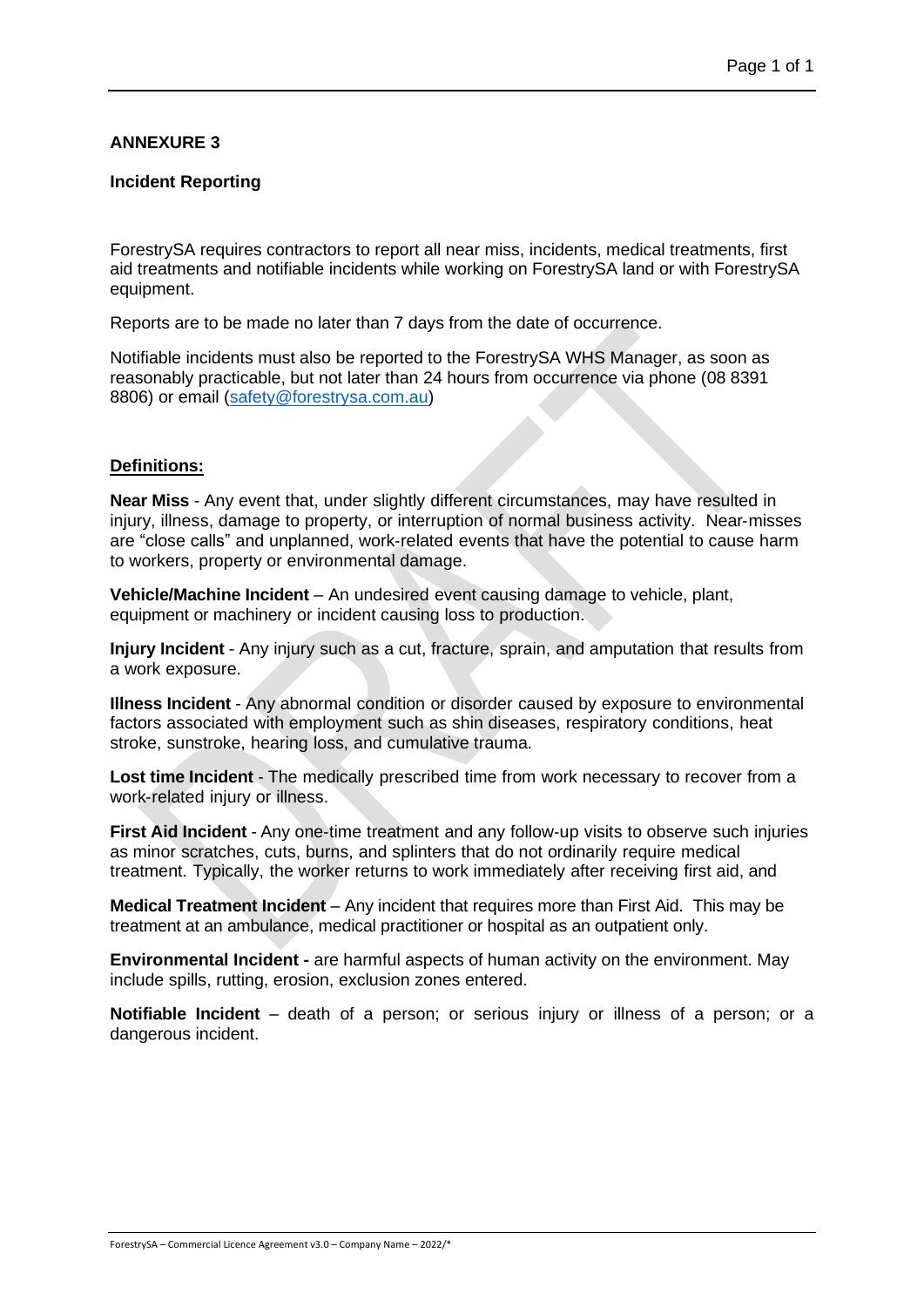# <span id="page-26-0"></span>**Sustainable Forest Management Policy**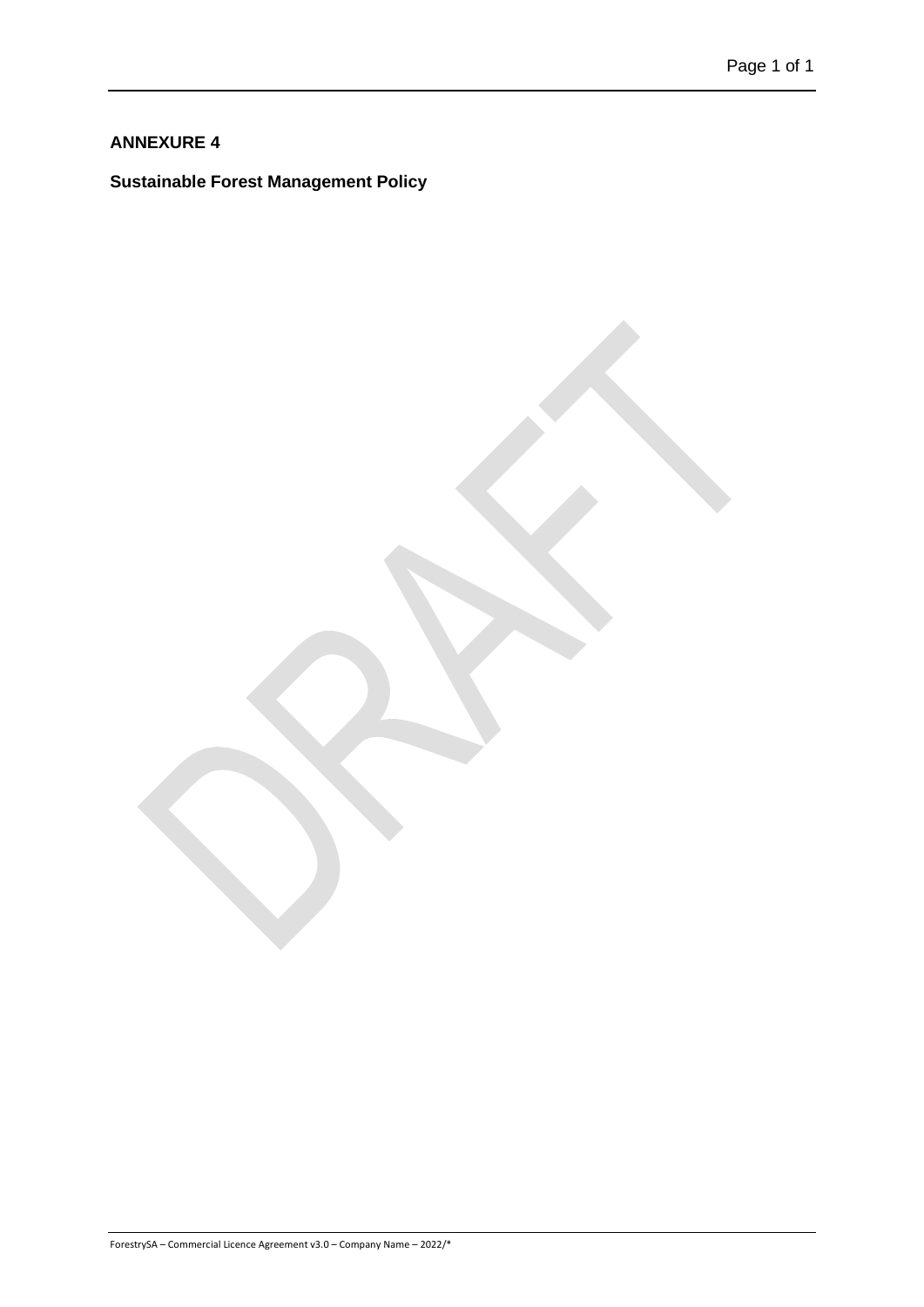<span id="page-27-0"></span>**Drug and Alcohol Management Policy**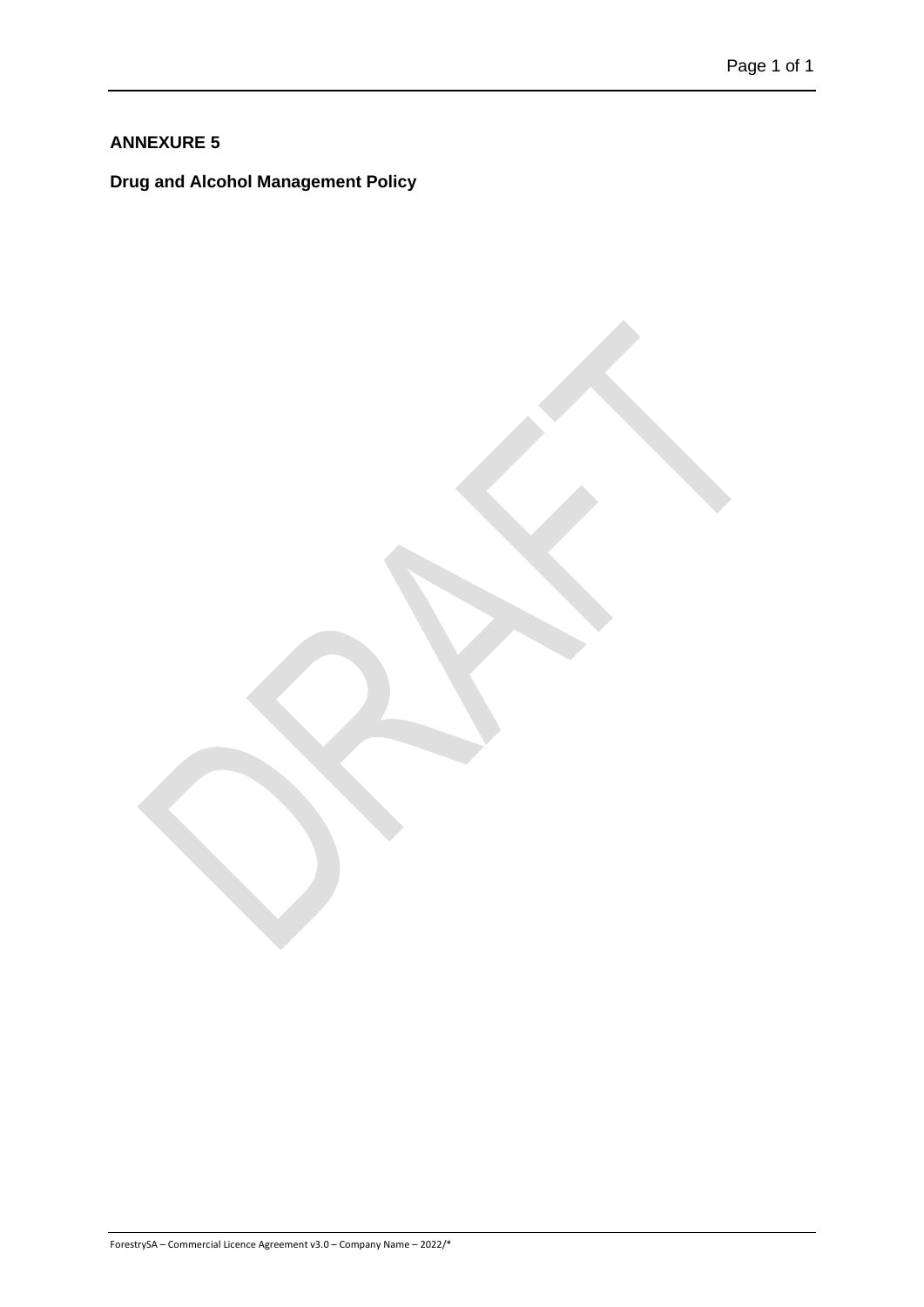<span id="page-28-0"></span>**Work Health and Safety Policy**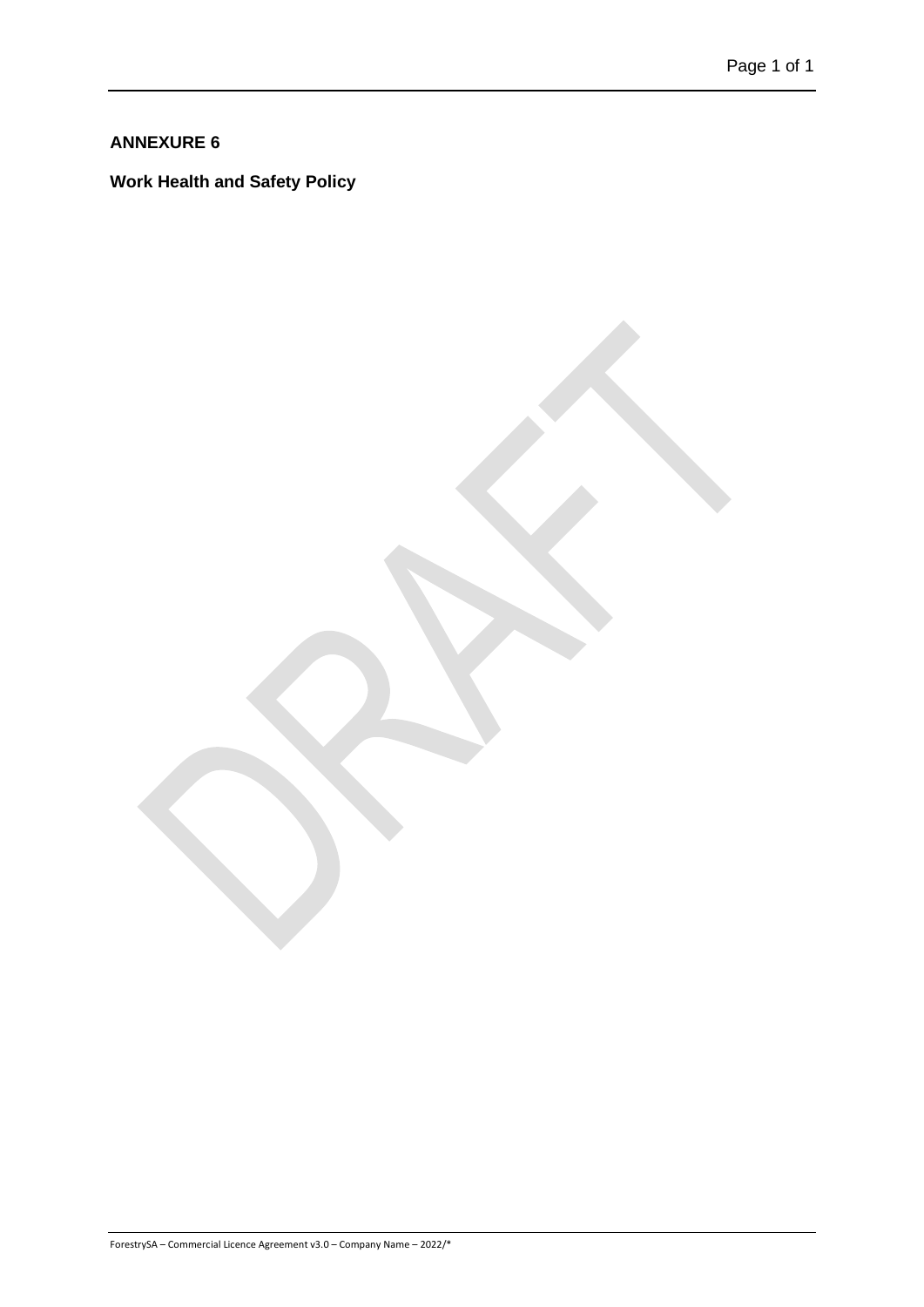#### <span id="page-29-0"></span>**Induction**

Licencees will be required to register with ForestrySA's Contractor Management System (Rapid Global) and maintain insurances, accreditations and staff online inductions through this system. ForestrySA will provide access to the system and support to enable contractors to manage the required records. ForestrySA staff will monitor records to ensure ongoing compliance.

Licencees will also receive on-site induction/s from ForestrySA staff or representative/s specific to the worksite prior to starting any work.